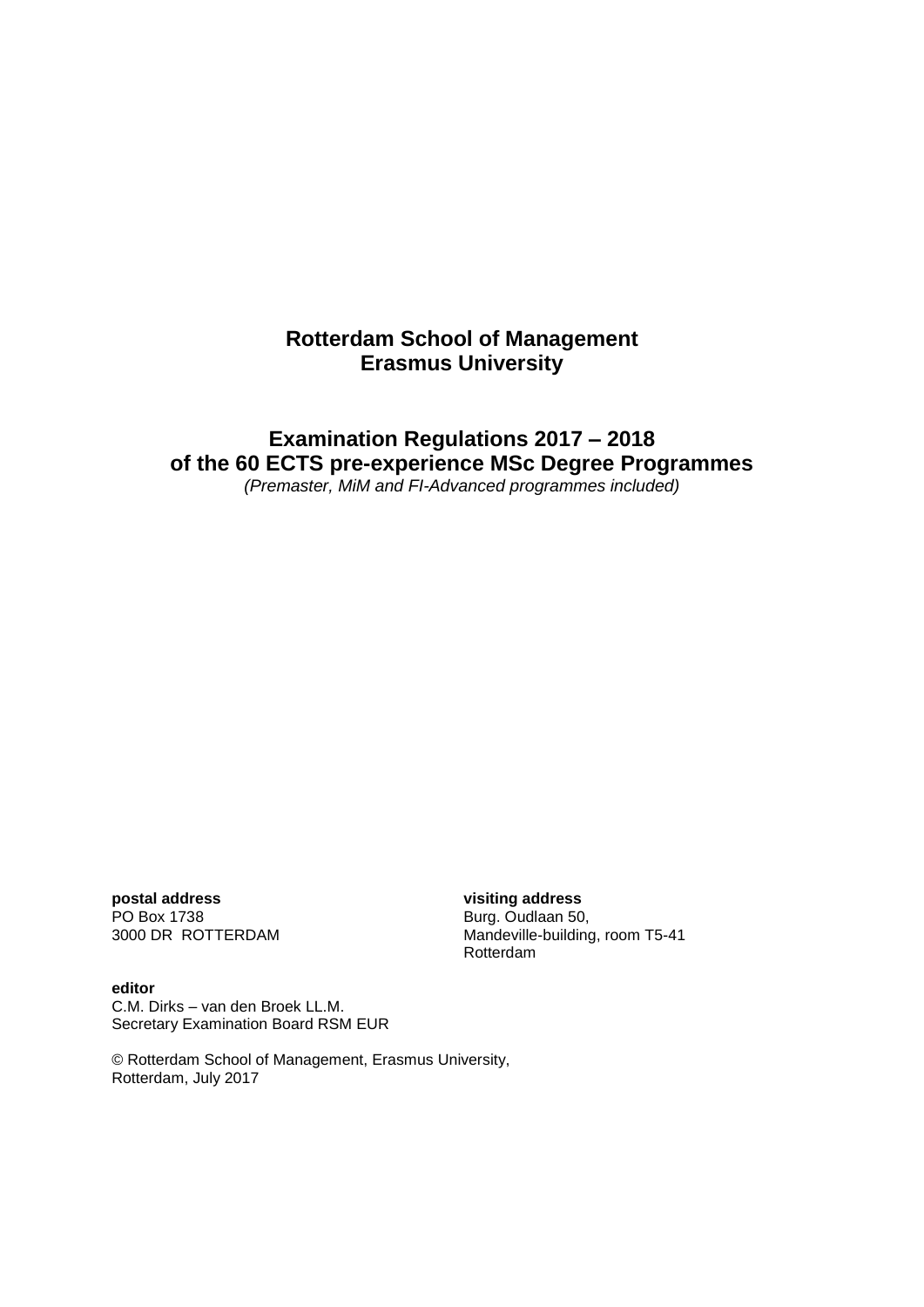# **Contents**

| <b>Examination Board RSM</b><br>L                                                                                                                                 | 4        |
|-------------------------------------------------------------------------------------------------------------------------------------------------------------------|----------|
| Tasks                                                                                                                                                             | 4        |
| <b>Composition</b>                                                                                                                                                | 4        |
| Contact<br><b>Requests and information</b>                                                                                                                        | 4<br>4   |
|                                                                                                                                                                   |          |
|                                                                                                                                                                   | 6        |
| II. Legal protection: Objections and Appeals                                                                                                                      |          |
| Appeals procedure<br><b>Objections Procedure</b>                                                                                                                  | 6<br>6   |
|                                                                                                                                                                   |          |
| Ш<br>Teaching and Examination Regulations (TER) of the MSc programmes 2017 - 2018 8                                                                               |          |
| Section 1 - General                                                                                                                                               | 8        |
| Article 1.1 – Applicability of the regulations                                                                                                                    | 8        |
| Article 1.2 – Aims of the programme                                                                                                                               | 8        |
| Article 1.3 - Definitions                                                                                                                                         | 8        |
| Article 1.4 – Degree<br>Article 1.5 - Language of instruction                                                                                                     | 9<br>9   |
| Article 1.6 – Compulsory educational activities                                                                                                                   | 9        |
| Section 2 – Composition of the degree programme                                                                                                                   | 9        |
| Article 2.1 – Full-time / part-time                                                                                                                               | 9        |
| Article 2.2 – Study load and feasibility of the degree programme<br>Article 2.3 - Composition of the degree programmes                                            | 10<br>10 |
| Article 2.4 – Exemption from obligatory practicals                                                                                                                | 11       |
| Article 2.5 - Exemption from examinations                                                                                                                         | 11       |
| Article 2.6 – Free master programme within the master degree programme at RSM<br>Section 3 - Admission                                                            | 11<br>11 |
| Article 3.1 - Admission statement                                                                                                                                 | 11       |
| Article 3.2 – Admission requirements to be eligible for admission statement                                                                                       | 11       |
| Section 4 - Taking examinations                                                                                                                                   | 12       |
| Article 4.1 – Frequency of examinations and tests; examination schedule; re-examinations; extra opportunities<br>Article 4.2 - Form of the examinations and tests | 12<br>13 |
| Article 4.3 - Oral tests                                                                                                                                          | 13       |
| Article 4.4 – Sequence of programme components                                                                                                                    | 13       |
| Section 5 - Result of examinations                                                                                                                                | 13       |
| Article 5.1 – Determining, announcing and recording results of examinations and tests; deadlines<br>Article 5.2 – term of validity of passed courses              | 13<br>14 |
| Article 5.3 – Feedback and perusal                                                                                                                                | 14       |
| Article 5.4 - Archiving period of written tests                                                                                                                   | 14       |
| Section 6 – Result of the final exam                                                                                                                              | 14       |
| Article 6.1 – The result of the final exam<br>Section 7 - Final and Implementation Provisions                                                                     | 14<br>15 |
| Article 7.1 - Amendments changes                                                                                                                                  | 15       |
| Article 7.2 - Hardship clause                                                                                                                                     | 15       |
| Article 7.3 - Announcement<br>Article 7.4 – Legal effect                                                                                                          | 15<br>15 |
| Annex 1. Programme specific regulations                                                                                                                           | 16       |
| Admission Criteria 2017-2018                                                                                                                                      | 16       |
| Annex 2. MSc Finance & Investments Advanced                                                                                                                       | 18       |
|                                                                                                                                                                   |          |
| Annex 3. Master in Management programme                                                                                                                           | 20       |
| Annex 4. Hbo Pre-master Programmes                                                                                                                                | 22       |
| A. The English language Pre-master Programme in Business Administration                                                                                           | 22       |
| B. Nederlandstalig Premaster Programma Business Administration                                                                                                    | 24       |
|                                                                                                                                                                   |          |
| IV Rules and Guidelines 2017 - 2018                                                                                                                               | 26       |
| Section 1 - General<br>Article 1.1 - Applicability of the Rules and Guidelines                                                                                    | 26<br>26 |
| Article 1.2 - Definitions                                                                                                                                         | 26       |
| Article 1.3 – Day-to-day procedure of the Examination Board                                                                                                       | 26       |
| Article 1.4 – The authority to examine, the appointment of examiners                                                                                              | 26       |
| Article 1.5 - The criteria<br>Section 2 – Exemptions                                                                                                              | 27<br>27 |
| Article 2.1 - Exemption from practical tests                                                                                                                      | 27       |
| Section 3 – Rules concerning good course of things during examinations and tests                                                                                  | 27       |
| Article 3.1 – Registration for examinations and written tests<br>Article 3.2 – Entering and leaving the room in which the written test is being held              | 27<br>28 |
| Article 3.3 – General provisions concerning order during the written test                                                                                         | 28       |
|                                                                                                                                                                   |          |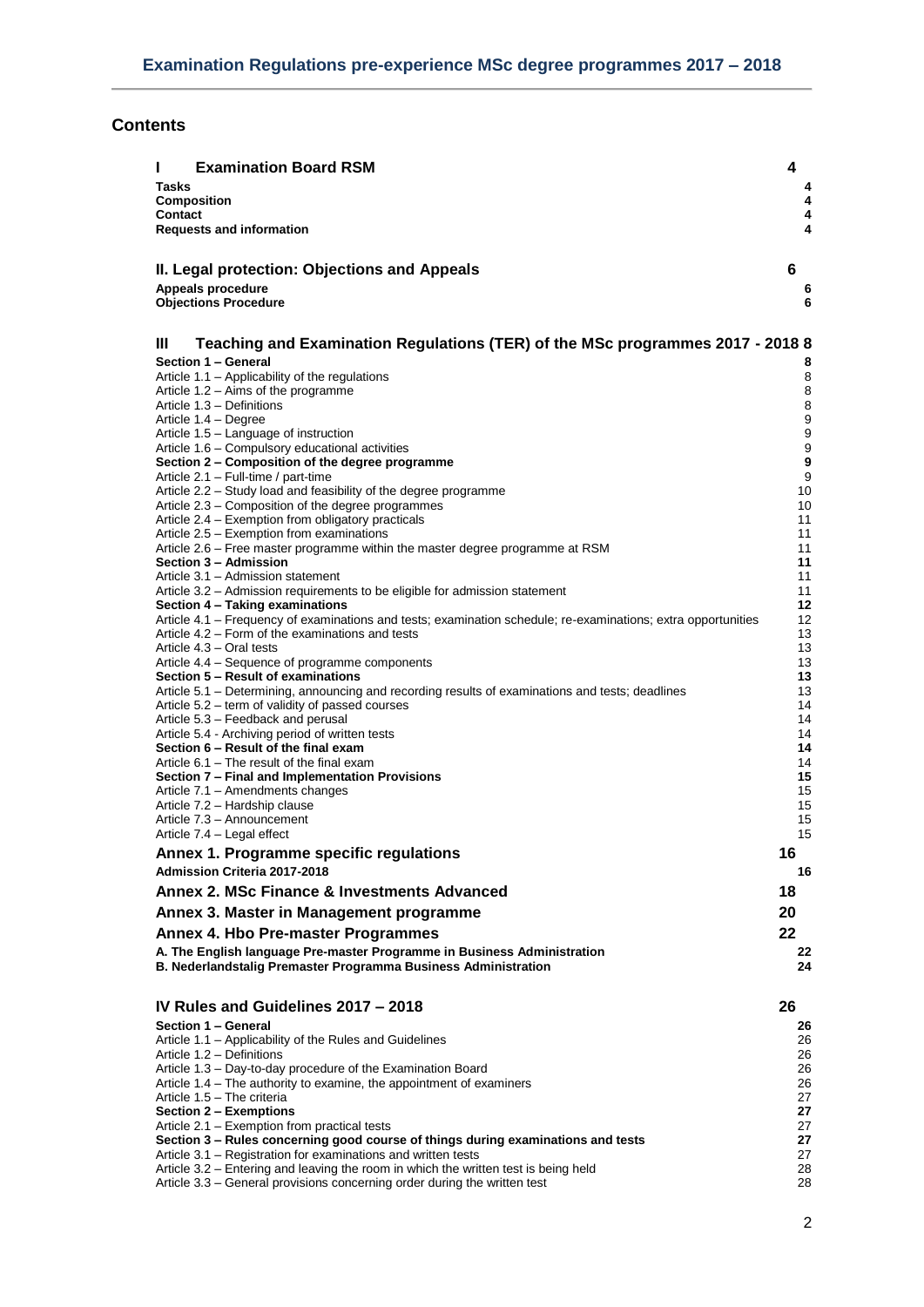| Article 3.4 - Fraud                                                                                                  | 29 |
|----------------------------------------------------------------------------------------------------------------------|----|
| Section 4 – The examinations and tests of the courses                                                                | 29 |
| Article 4.1 – The questions and assignments, assessment plan, peer review protocol and publication exam questions 29 |    |
| Article 4.2 - Assessment criteria                                                                                    | 30 |
| Article 4.3 – Determining the grades: rounding off, averaging, passing, grade floor                                  | 30 |
| Section 5 - The Thesis Trajectory                                                                                    | 31 |
| Article 5.1 – The thesis, the thesis committee and admission to the thesis defence                                   | 31 |
| Article 5.2 – Establishment of the final exam                                                                        | 32 |
| Article 5.3 – the certificate, the transcript and the supplement                                                     | 32 |
| Article 5.4 – Classifications 'cum laude' and 'summa cum laude'                                                      | 32 |
| Section 6 – Final and implementation provisions                                                                      | 33 |
| Article 6.1 - Changes in these Rules and Guidelines                                                                  | 33 |
| Article 6.2 - Legal force                                                                                            | 33 |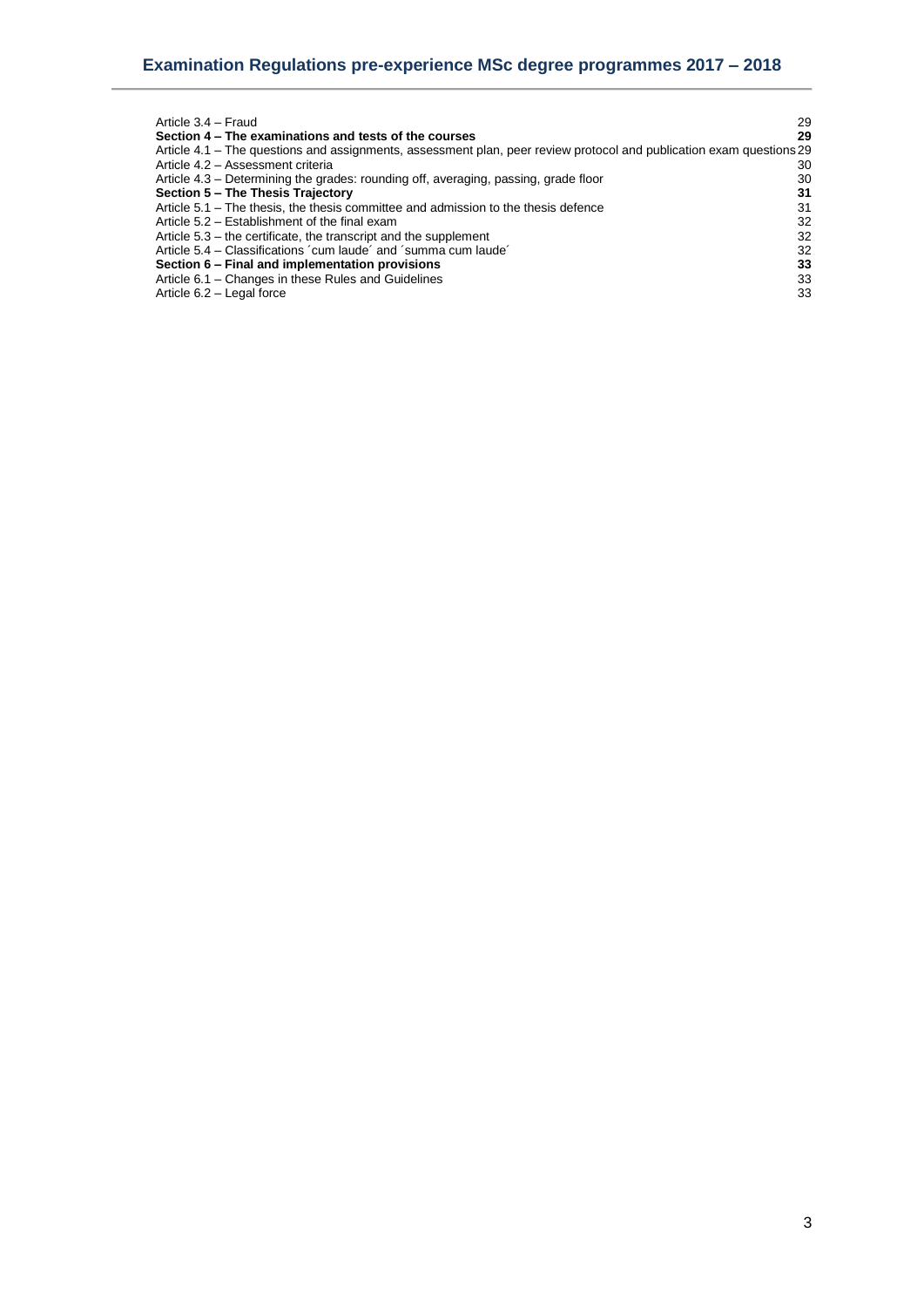# <span id="page-3-0"></span>**I Examination Board RSM**

# <span id="page-3-1"></span>**Tasks**

The legal framework of the Examination Board is given by Dutch Law, in particular the Dutch Higher Education and Research Act (*Wet op het hoger onderwijs en wetenschappelijk onderzoek- WHW*). The Examination Board has many different tasks. Generally, the following components can be discerned:

- 1. A *supervisory responsibility* with regard to the final exams, examinations and tests. This responsibility is manifested in the competence of the Examination Board to:
	- a. award the diplomas;
	- b. appoint the examiners;
	- c. supervise the quality of final exams, examinations and tests;
	- d. take disciplinary action in case of fraud;
	- e. supervise the practice of the examination rules with due observance of the common legal principles like equality, legal security, legitimacy, reasonableness, fair play and so on;
	- f. act as a mediator or a defendant in case of disputes or appeals.
- 2. *Legislation*: the Examination Board makes Rules and Guidelines concerning the examinations, for example rules for enrolment, rules concerning order during examinations, fraud, assessment criteria, classifications (like *cum laude*). Once a year new Rules and Guidelines are drawn up.
- 3. *Tasks that are further defined in the Teaching and Examinations Regulation (TER) established by the Dean*. This concerns the granting of exemptions from the OER in individual cases due to personal circumstances or on grounds of the hardship clause (if a rule in an individual case leads to unreasonable consequences). An example is the granting of an extra examination opportunity.
- 4. *Advisory tasks*: the Examination Board advises the Dean regarding his Teaching and Examination Regulations.

## <span id="page-3-2"></span>**Composition**

The Examination Board consists of six members of the academic staff and an external member. All members are appointed by the Dean. The Examination Board collectively sets up rules and policy. The Examination Board as a whole meets once a month. Each member has his own portfolio. The Examination Board is supported by the secretary.

#### *Members*

Prof. Dr. L.C.P.M. Meijs (Chairman) Ir. A.J. Roodink (Vice Chairman) Dr. E.A. van der Laan Dr. M.B.J. Schauten (external member) Dr. B.H.E. Wempe Two vacancies

*Secretary to the Examination Board* C.M. Dirks - van den Broek LL.M. managing director/secretary I.M. van Essen LL.M. **Example 20** deputy-secretary A. Markus MSc between the deputy-secretary A.M. Schey MScBA deputy-secretary

*Administration* D.M. Schonis team leader G.M. den Bakker assistant L. Guo assistant

# <span id="page-3-3"></span>**Contact**

Tel. 010-4081895/88731 E-mail [ec@rsm.nl](mailto:ec@rsm.nl)

<span id="page-3-4"></span>**Requests and information**

Information concerning examinations can be found on the website of the Examination Board: [www.rsm.nl/examination-board.](http://www.rsm.nl/examination-board) Please consult this site before contacting the Examination Board. You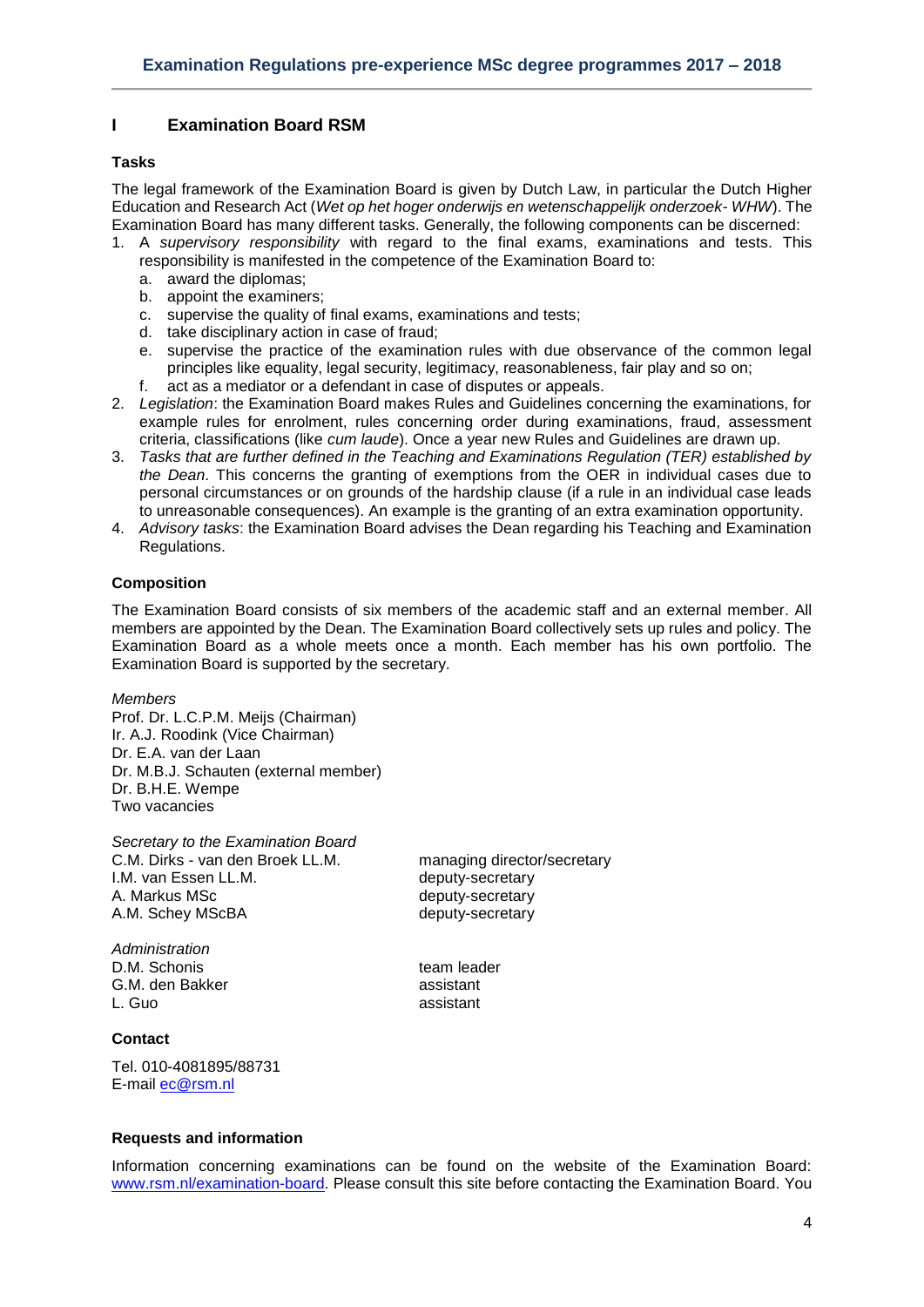may first want to take a look in the [Frequently Asked Questions \(FAQ\) section](http://www.rsm.nl/examination-board/frequently-asked-questions-faqs/) to see whether you can find an answer to your question there.

Brief general questions can be asked by e-mail to [ec@rsm.nl](mailto:ec@rsm.nl) or by phone 010 4088731/1895 during opening hours (09.00 – 12.30 hrs.).

Official requests (e.g. requesting extension of grade validity) must be submitted by the [EB´s webportal.](https://request-eb.rsm.nl/) When submitting the request, please include all relevant documentation. Be explicit in addressing the Examination Board. When a course is involved, mention the course's title, the teacher responsible, and the course's code. When a test or examination is involved, mention the course's title and code, the teacher, and the date. Once again, being explicit and clear in your request helps handling it expediently. Finally, always provide motivation as to why the request is submitted and as to why the request should be granted.

In the event that you are asked to hand in a (certified copy of a) certificate, transcript or diploma, you still have to send/show this document in its original form to the Examination Board for verification. These kind of documents will not be accepted in a digital form.

Please take into account that it may take up to 4 weeks before you receive a reply from the Examination Board.

#### **Postal address**

Rotterdam School of Management, Erasmus University Examination Board RSM, PO Box 1738 3000 DR Rotterdam The Netherlands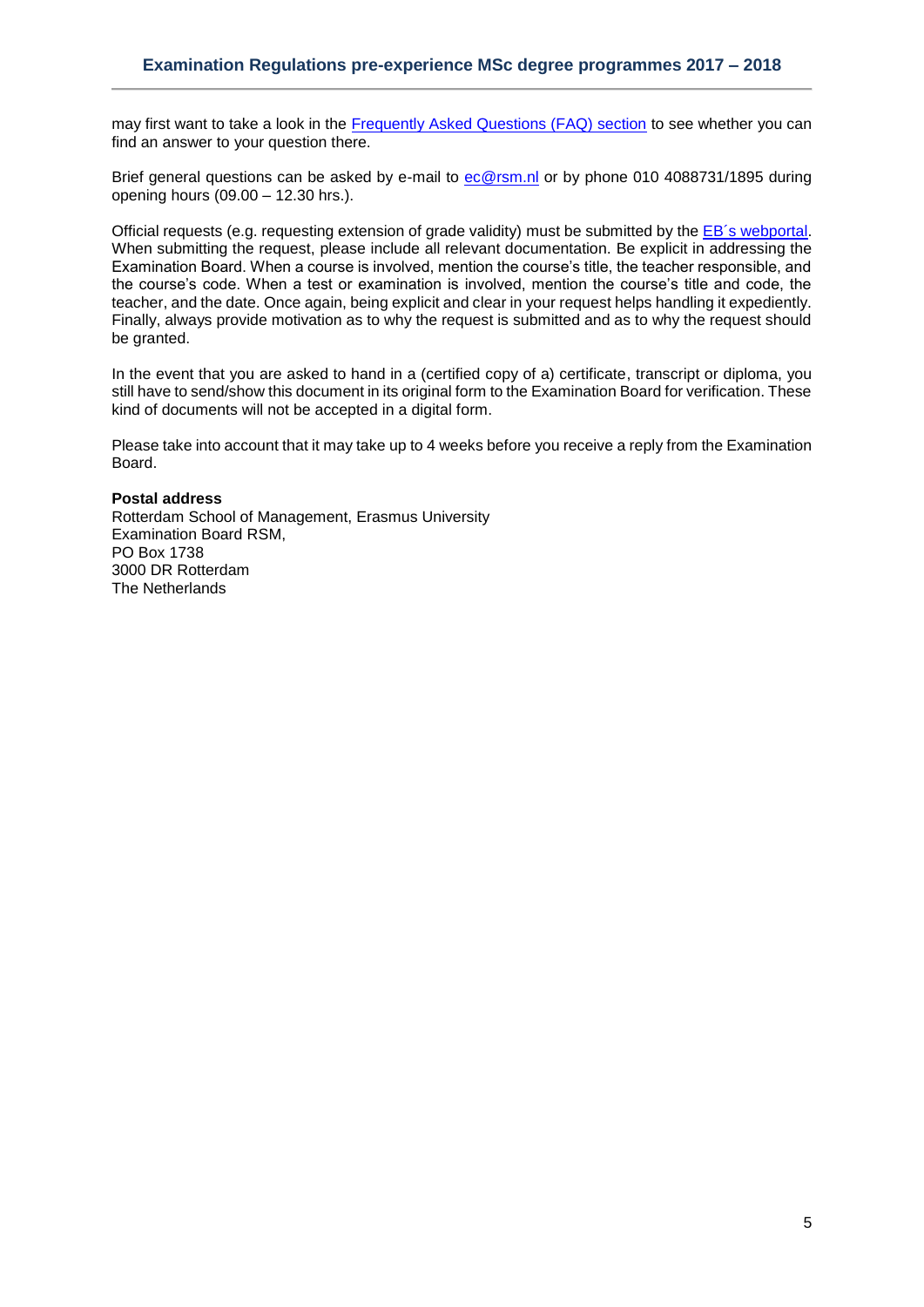# <span id="page-5-0"></span>**II. Legal protection: Objections and Appeals**

If you disagree with a decision by a university body such as the Executive Board, the Dean, the Examination Board or an examiner, there are legal redress possibilities. You can submit an objection or lodge an appeal against this decision. Which procedure should be followed is specified by law and depends on the type of decision involved. All decisions should include an appeals clause, which refers to the appropriate legal process. Both procedures are briefly described as follows.

#### <span id="page-5-1"></span>**Appeals procedure**

A student who objects to a decision of an examiner (e.g. assessments) or the Examination Board may lodge an appeal with the Examination Appeals Board (in Dutch College van Beroep voor de Examens (*CBE*)) of Erasmus University Rotterdam. In urgent cases, the chair of the *CBE* can be requested to make provisions.

The student can lodge the appeal within six weeks of the announcement of the disputed decision. If the appeal concerns a decision that was not made on time, it must be submitted within a reasonable period of time.

The appeal should be submitted at [legal.protection@eur.nl](mailto:legal.protection@eur.nl) to the attention of the *CBE*-*EUR*. For further information check [http://www.eur.nl/english/essc/legal\\_position/objections\\_and\\_appeals/](http://www.eur.nl/english/essc/legal_position/objections_and_appeals/) or the Student Information Leaflet "Submitting an appeal with the Examinations Appeals Board" (available at the ESSC (Hall E-Building).

You can also visit the website of the *[CBE-EUR](http://www.eur.nl/abd/jz/cbe/)* (in Dutch), where you can find the CBE's rulings on various disputes.

Before the *CBE*-*EUR* deals with the appeal, there is a settlement phase, in which the Examination Board concerned attempts to settle the lawsuit amicably (= formal amicable settlement attempt).

The *CBE*-*EUR* assumes that the appellant him/herself will first have made contact with the examiner concerned or with the Examination Board, in order to try to reach agreement (=material amicable settlement attempt). Account should be taken of the fact that meanwhile the period of six weeks for lodging an appeal with the *CBE*-*EUR* continues to run. In view of this, a provisional appeal can be lodged for the interim.

If the formal settlement attempt fails, parties will be invited to a sitting of the Examination Appeals Board. The sitting is in Dutch. Foreign students are recommended to take an interpreter with them to the sitting.

If a student disagrees with the decision of the *CBE-EUR* regarding their objection, they can submit an appeal to the Higher Education Appeals Tribunal in The Hague within six weeks of the decision.

#### **Further information**

For further information, please check [www.eur.nl/english/essc/legal\\_position/objections\\_and\\_appeals](http://www.eur.nl/english/essc/legal_position/objections_and_appeals)

Further information about the procedure can also be obtained from the Secretary of the *CBE-EUR* by e-mail to [cbe@eur.nl.](mailto:cbe@eur.nl)

#### <span id="page-5-2"></span>**Objections Procedure**

You can submit a notice of objection against decisions by or on behalf of the Executive Board. This mainly concerns decisions on enrolment as a student, decentralised selection, termination of enrolment, payment or refund of tuition fees, financial aid and having been barred entry to the university's buildings, premises or facilities. You can also submit an appeal against the written refusal to make a decision or if a decision is not taken in a timely manner.

Of course, you do not necessarily have to start an appeal or objection procedure if you have a difference of opinion with someone. Talking to the person who took the decision is often enough to resolve the issue.

The notice of objection should be submitted at [legal.protection@eur.nl.](mailto:legal.protection@eur.nl) In all cases the period of objection is six weeks.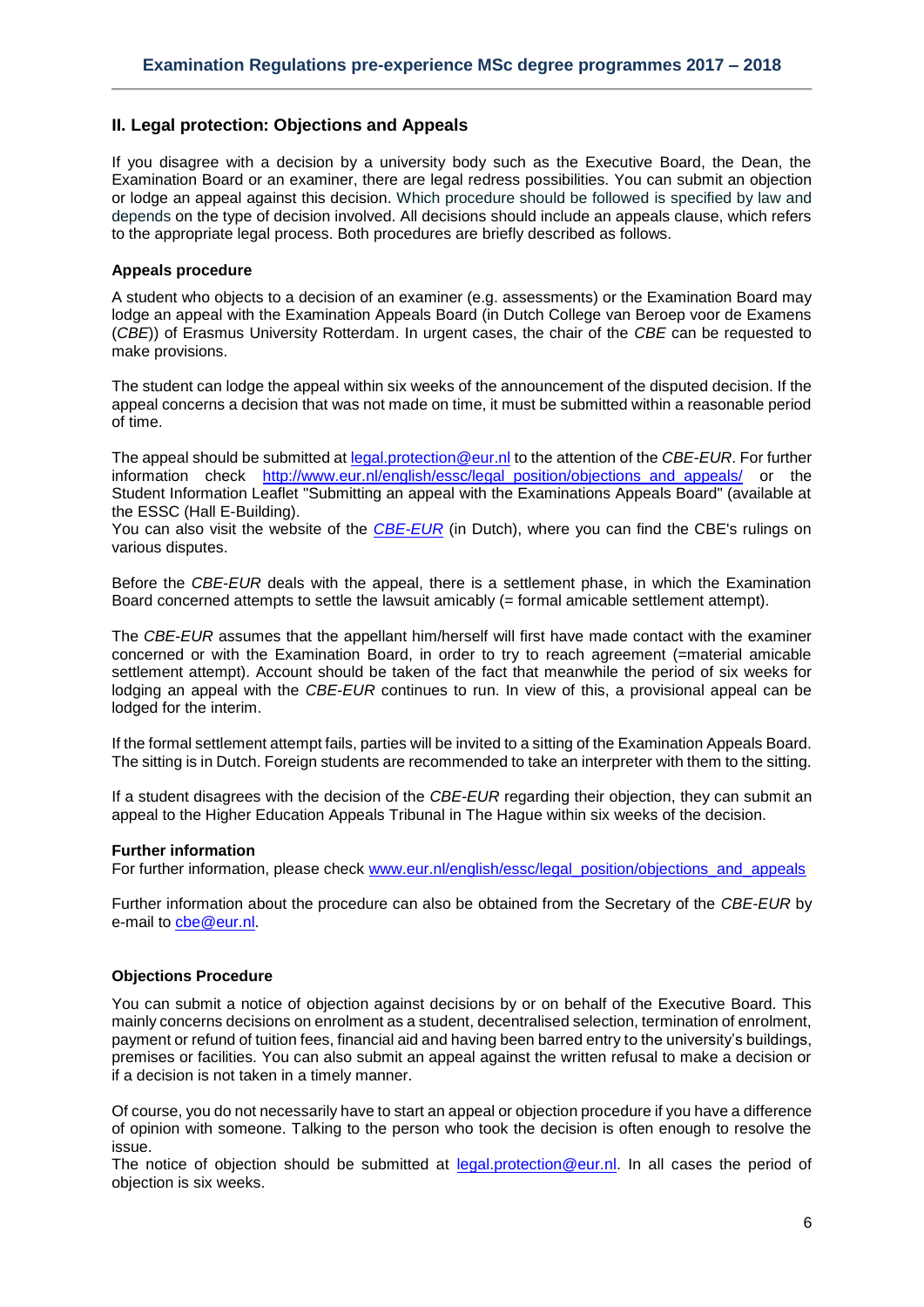Your notice of objection will first be handled by the Advisory Committee on Objections. This Committee advises the Executive Board about your objection, after which the Executive Board reconsiders the case and makes a decision regarding your objection. Before issuing its advice, the Committee will also investigate whether an amicable settlement between parties is possible. The Executive Board shall decide on the objection no later than 10 weeks after receipt of the notice of objection.

If you disagree with the decision regarding your objection, you can submit an appeal with the Higher Education Appeals Tribunal in The Hague within six weeks of the decision.

You can find more information about this Objection Procedure on [this EUR-website.](http://www.eur.nl/english/essc/legal_position/objections_and_appeals/)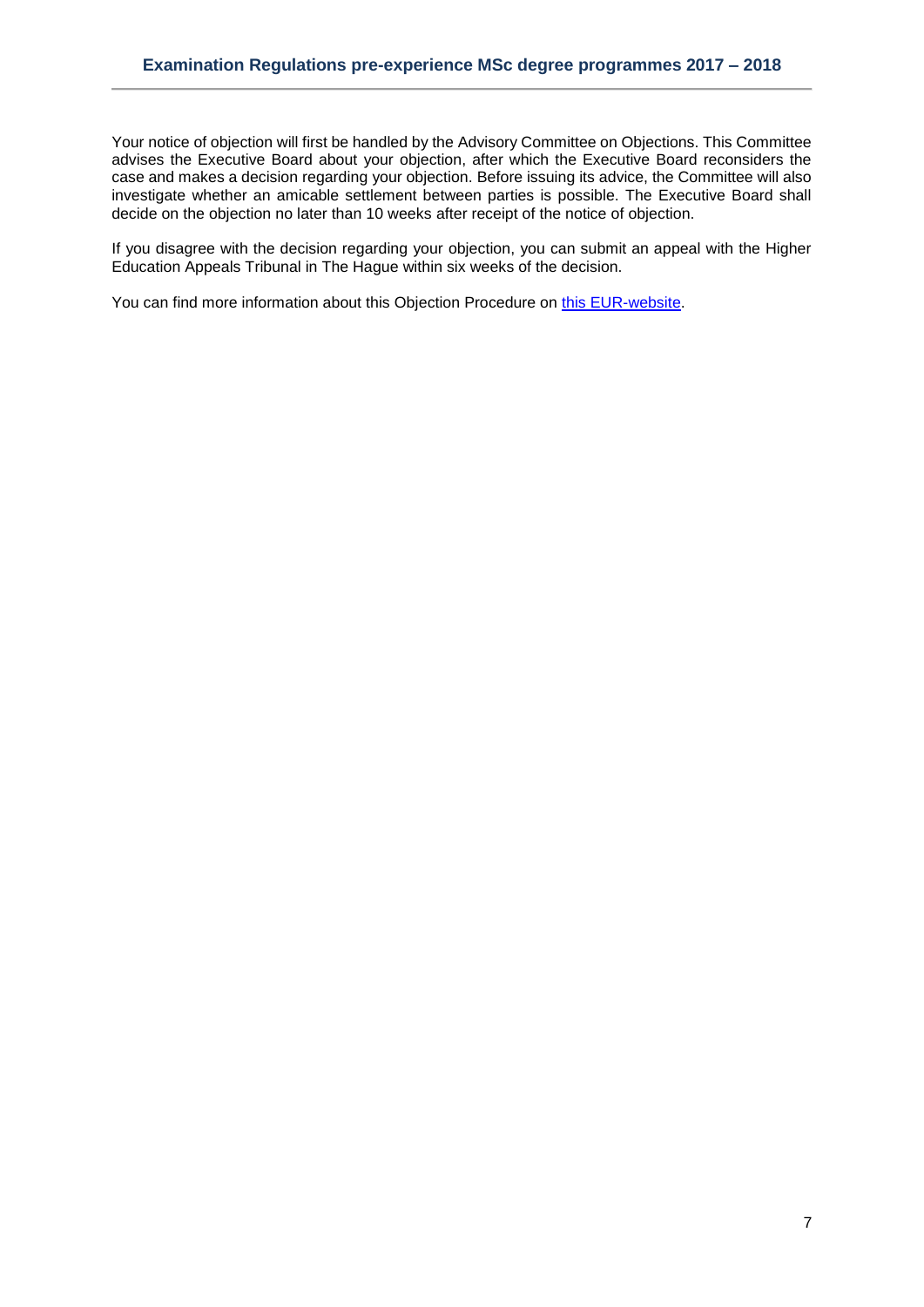# <span id="page-7-0"></span>**III Teaching and Examination Regulations (TER) of the MSc programmes 2017 - 2018**

# <span id="page-7-1"></span>**Section 1 – General**

# <span id="page-7-2"></span>**Article 1.1 – Applicability of the regulations**

1. These regulations are applicable to the curriculum and final exams, examinations and tests of the following 60 ECTS pre-experience Master of Science degree programmes at the Rotterdam School of Management, Erasmus University (respectively Isat code, name of the programme and abbreviation): 60644 Business Administration (*Accounting & Financial Management as well as the Master in Management programme*) (BA); 60453 Business Information Management (BIM); 60409 Finance & Investments (FI); 60456 Global Business & Sustainability (GBS); 60645 Human Resource Management (HRM); 60458 Management of Innovation (MI); 60063 Marketing Management (MM); 60457 Organisational Change & Consulting (OCC); 60093 Supply Chain Management (SCM); 60455 Strategic Entrepreneurship (SE); 60066 Strategic Management (SM).

These master´s degree programmes are hereinafter referred to as the *degree programme*.

- 2. These regulations are as far as possible by analogy applicable to the curriculum and final exams, examinations and tests of the Hbo premaster programmes (Annex 2 A. and B.), the premaster course parts of the Master in Management programme (Annex 3) and the Finance & Investments Advanced programme (Annex 4).
- 3. Programme specific regulations are included in the Annex 1 (one year degree programmes), Annex 2 (premaster programmes), Annex 3 (Master in Management programme) and Annex 4 (Finance & Investments Advanced programme)*.*

# <span id="page-7-3"></span>**Article 1.2 – Aims of the programme**

The degree programme is intended to impart scientific knowledge, skills and insight in the area of business administration in an international context in such a way that the graduate is capable of scientific and socially responsible professional practice in this area, and is qualified to take any desired advanced programme and to become, among others a scientific researcher.

# <span id="page-7-4"></span>**Article 1.3 – Definitions**

In the regulations, words shall have the following meanings:

- a. *Law*: the Dutch Higher Education and Research Act (*Wet op het hoger onderwijs en wetenschappelijk onderzoek* - *WHW*);
- b. *Rules and Guidelines* (R&G): the rules, guidelines and instructions of the Examination Board as referred to in Article 7.12b of the law;
- c. *MSc curriculum*: the total of programme components qualifying for the final exam;
- d. *Programme component*: a bundling of examinations with a designated function and meaning within the MSc curriculum;
- e. *Course*: an instruction given under the authority of a member of the academic staff; each course is concluded with an examination;
- f. *Final exam*: the total assessment of the performance of the student for separate examination parts of the programme, as referred to in article 7.10 of the law;
- g. *Examination*: every course will be assessed by an examination. Each examination includes an investigation into the knowledge, insight and skills of the student, as well as the appraisal of the results of that investigation. An examination may consist of more than one test.
- h. *Test*: a test may be:
	- A written test (i.e. a plenary test, open or closed book with open or multiple choice questions);
	- An individual assignment (i.e. a case or a thesis);
	- A group assignment (i.e. a team assignment);
	- An oral test;
	- A presentation;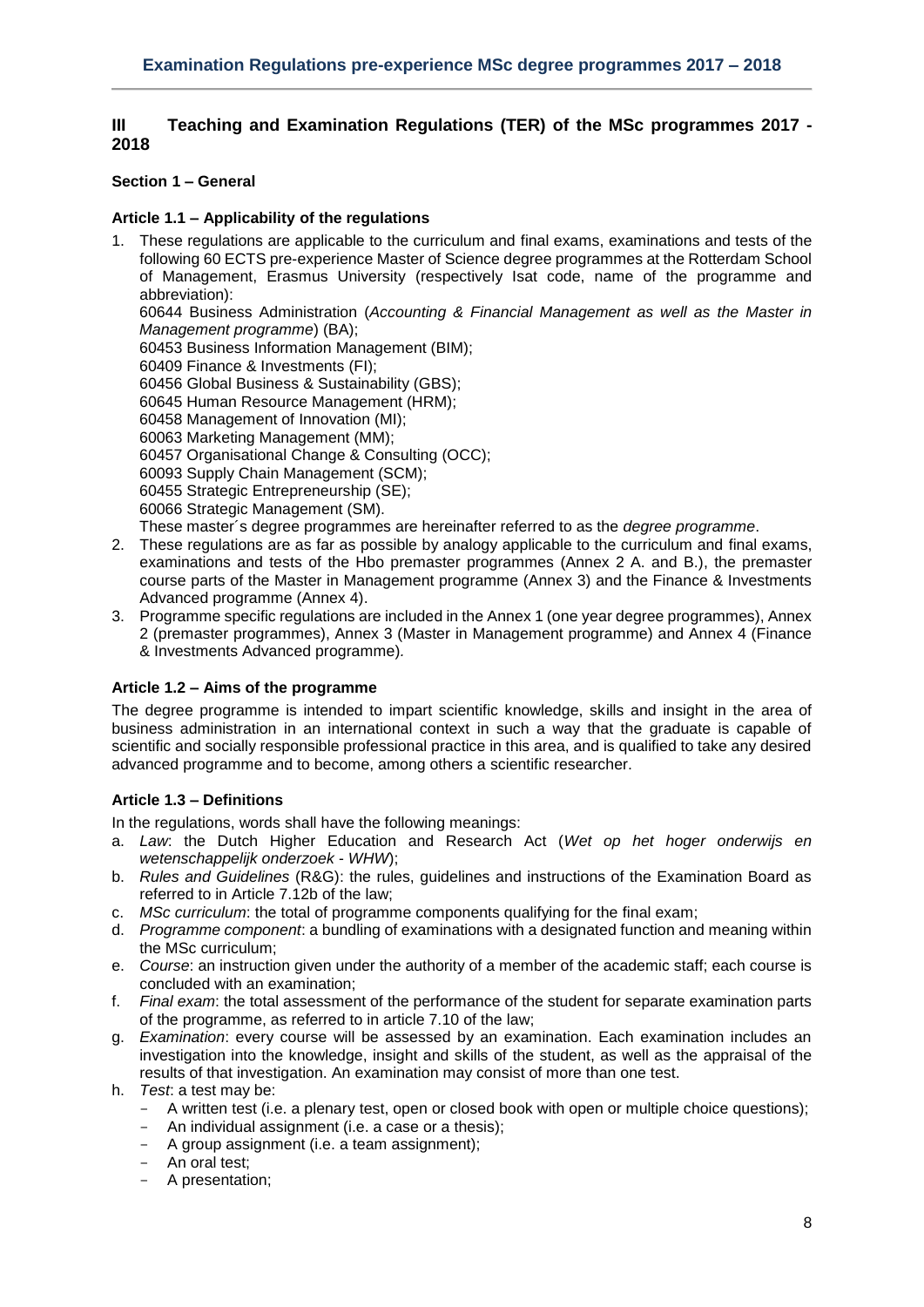- A practical exercise;
- A research or consultancy project;
- An excursion or study trip;
- An internship;
- Participation performance.
- i. *ECTS*: abbreviation of "European Credit Transfer System". One ECTS represents 28 hours of study;
- j. *Student*: a person who is enrolled in to the university and admitted to the degree programme pursuing the study and/or taking part in the examinations of the programme; for the further application of these regulations, this designation also applies to an enrolled 'extraneus';
- k. *Examination Board*: the board referred to in Article 7.12 of the law for supervising the examinations and organization and coordination of the examinations of the programme;
- l. *Academic year*: the academic year runs from 1 September to the following 31 August (inclusive);
- m. *Dean of the MSc Degree*: the person who is responsible for the degree programme;
- n. *Dean*: head of the Rotterdam School of Management, Erasmus University;
- o. *Academic Director*: the person who is responsible for a specific master programme;
- p. *School*: the Rotterdam School of Management, Erasmus University;
- q. *Academic personnel*:
	- the members of the academic staff of the School;
	- the trainee research assistants (PhD candidates) of the School;
	- the other academic personnel;
- r. *Academic staff*:
	- the full professors;
	- the associate professors of the School;
	- the assistant professors of the School;
- s. *Teaching team*: the members of the academic staff and the academic lecturers teaching courses within a master programme.

## <span id="page-8-0"></span>**Article 1.4 – Degree**

- 1. The one who has successfully passed all the programme components of the MSc degree programme will obtain the degree of Master of Science in the respective discipline;
- <span id="page-8-1"></span>2. The obtained degree will be recorded on the master´s degree certificate.

# **Article 1.5 – Language of instruction**

- 1. The language of instruction teaching and examinations is English.
- 2. In cases, the Examination Board can grant exemption from paragraph 1.

# <span id="page-8-2"></span>**Article 1.6 – Compulsory educational activities**

- 1. Teaching in most of the programme components takes place on a small-scale basis to enable students to obtain knowledge, skills and attitudes in the best possible way. The basic requirement, therefore, is that the students take part in all activities.
- 2. If students are prevented from participating in certain educational activities due to special circumstances, they should report this to the instructor concerned in advance. In such cases, without prejudice to the rules that apply to giving and assessing examinations of particular courses, instructors may assign alternative activities.

# **Article 1.7 – Evaluation of education**

- 1. The programme director will be responsible for ensuring the evaluation of education.
- 2. The programme director will inform the faculty council and the programme committee of the method and frequency with which components of the curriculum are to be evaluated.
- 3. The programme director will inform the faculty council and the programme committee of the outcomes of the evaluation, the amendments made as a result of this and the effect of the actual amendments.

# <span id="page-8-3"></span>**Section 2 – Composition of the degree programme**

#### <span id="page-8-4"></span>**Article 2.1 – Full-time / part-time**

Within the scope of the law, the degree programme is offered full-time.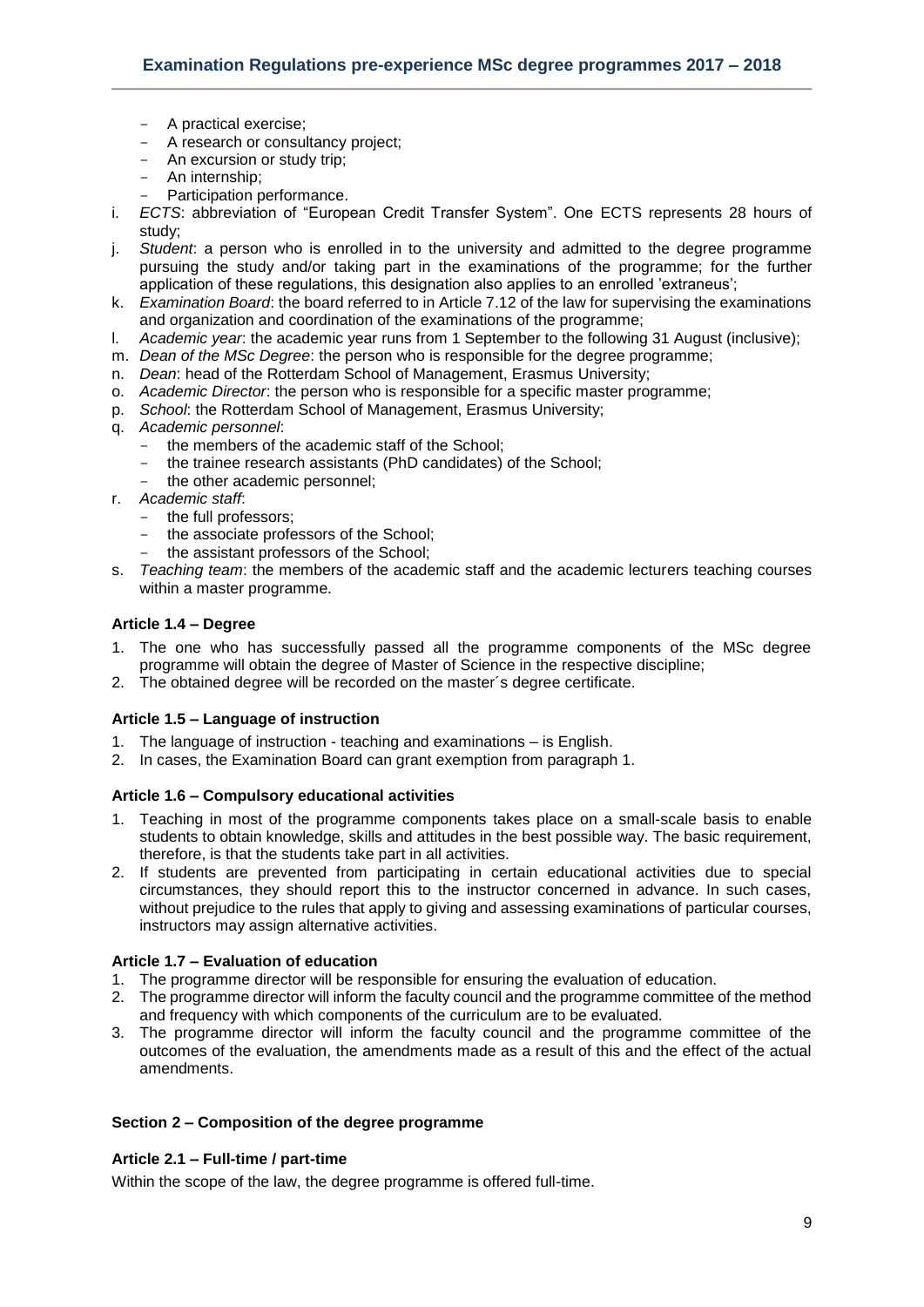# <span id="page-9-0"></span>**Article 2.2 – Study load and feasibility of the degree programme**

- 1. The degree programme has a study load of 60 ECTS.
- 2. Courses and projects, including examinations, are scheduled to be completed in one year.
- 3. To further feasibility of completing the degree programme according to the schedule, the work load is spread evenly over the programme's duration. Thus it is not allowed to do more courses within a block than scheduled. The Examination Board may exempt talented students from this rule.

## <span id="page-9-1"></span>**Article 2.3 – Composition of the degree programmes**

1. The composition of the MSc degree programmes – the MiM programme (annex 3) excluded – are built up from seven programme components as follows:

| <b>Programme Components:</b>                      |           |  |  |  |
|---------------------------------------------------|-----------|--|--|--|
| Core Courses and Research Clinic (total 22 ECTS): |           |  |  |  |
| Core Courses Block 1 (CC1)<br>1.                  | $10 - 11$ |  |  |  |
| Core Courses Block 2 (CC2)<br>2.                  | $10 - 11$ |  |  |  |
| <b>Research Clinic</b><br>3.                      | $4 - 6$   |  |  |  |
| Electives:                                        |           |  |  |  |
| Master Programme Elective (MPE)<br>4.             | 6         |  |  |  |
| Master Programme Elective (MPE)<br>5.             | 6         |  |  |  |
| Master Free elective (MFE)<br>6.                  | 6         |  |  |  |
| 7. Thesis Trajectory:                             |           |  |  |  |
| thesis proposal                                   | 16        |  |  |  |
| thesis                                            |           |  |  |  |
| oral defence                                      |           |  |  |  |

- 2. The detailing in the most recent version of the (digital) Study Guide of
	- the further descriptions of programme components into core courses and elective courses, including obligatory practicals, and the thesis project;
	- the designation of these programme components as crediting towards a specific master programme,

constitute an integral part of these Teaching and Examination Regulations, without prejudice to the other provisions set out in these regulations.

- 3. Students are to choose electives such that they build on and extend a student's acquired knowledge. More specifically,
	- a. the MPE´s are to be chosen from among
		- I) a designated pool of electives specific for the master programme,
		- II) or the student may choose, under approval by the Examination Board and the Academic Director to replace one MPE by the courses of an approved international exchange. Further details and rules are published in the Study Guide and/or on the programme´s website.
	- b. the MFE is to be chosen from among
		- I) all the elective programme components offered by RSM in an initial MSc programme (MScIM and MScBA MiM programme excluded), except in case a programme component has set specific requirements for participants,
		- II) or the student may choose, under approval by the Examination Board and the Academic Director, among components such as core courses of another accredited master programme of either the RSM or of any other School of the Erasmus University Rotterdam or any other research university;
		- III) or the student may choose, under approval by the Examination Board and the Academic Director the courses of an approved international exchange. Further details and rules are published in the Study Guide and/or on the programme´s website.
- 4. In addition to the electives mentioned in paragraph 3, each master degree programme can offer an extra elective to outstanding students: the honours class. The admission to the honours class is selective. The selection procedure is transparent and published in the Study Guide and/or on SIN-Online. Participation is voluntary. Students can participate one honours class at the most.
- 5. Without prejudice to the MSc curriculum as set forth in paragraph 1, a student may seek to expand the degree programme with additional programme components or courses. Extra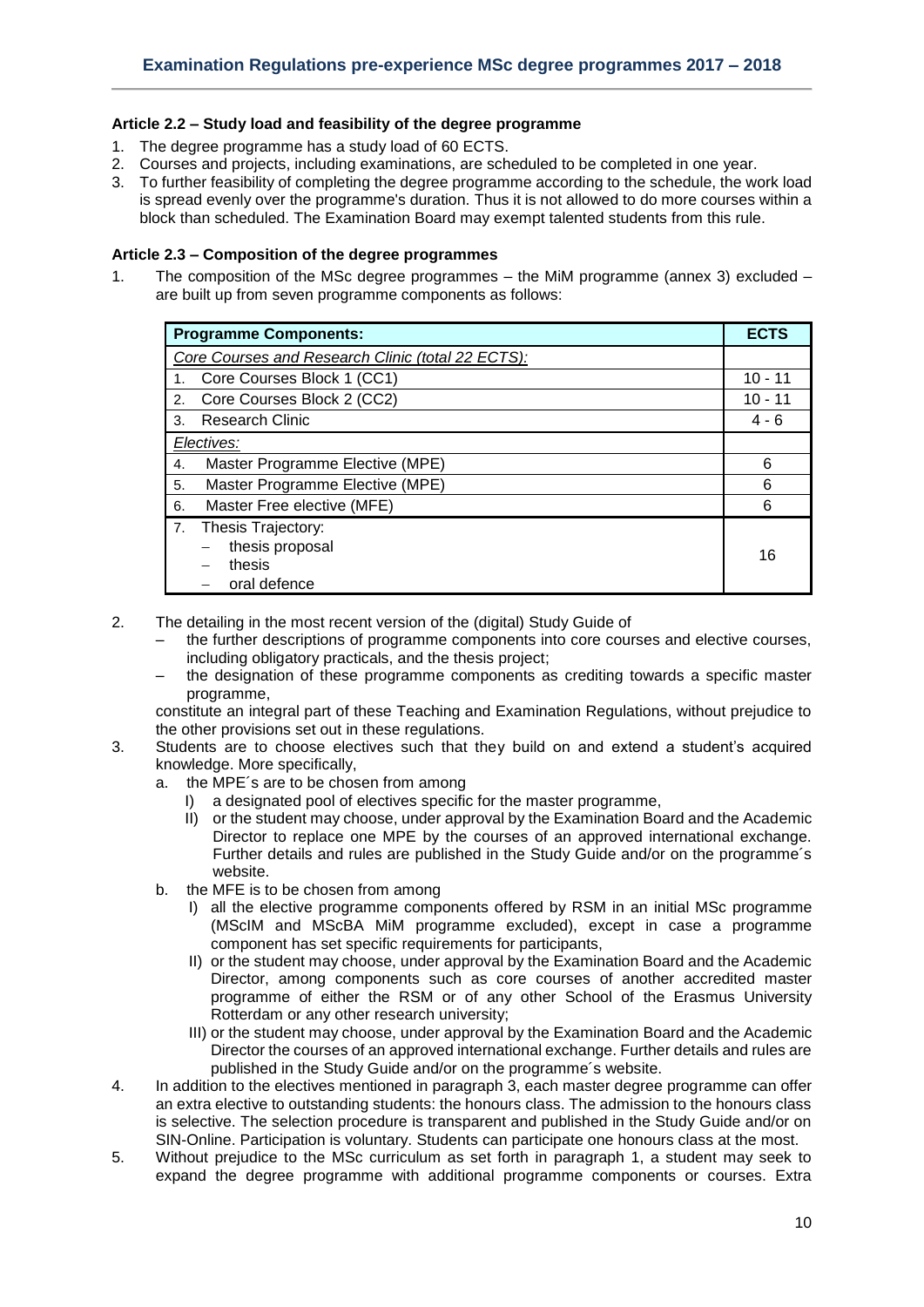programme components are subject to acknowledgement by the Examination Board, except for the RSM MPE´s and MFE´s as mentioned in paragraph 3 which are acknowledged by default. In compliance with Article 2.2 paragraph 3, it is not allowed to do more courses within a block than scheduled.

Acknowledged additional programme components will be listed as an extra MFE on the grade transcript. Once acknowledged programme components cannot be revoked by the student.

## <span id="page-10-0"></span>**Article 2.4 – Exemption from obligatory practicals**

In exceptional cases, the Examination Board can grant exemption from the obligation to take part in practicals. In that case, the Examination Board can decide that the practicals should be carried out in another way, to be determined by the Examination Board.

## <span id="page-10-1"></span>**Article 2.5 – Exemption from examinations**

<span id="page-10-2"></span>No exemption from courses, examinations or tests will be granted.

#### **Article 2.6 – Free master programme within the master degree programme at RSM**

- 1. Under approval by the Examination Board, students who are enrolled in the programme can combine their own master's degree programme composed of courses offered by the university, which will lead to the degree of Master of Science in one of the respective disciplines as defined in Article 1.1, paragraph 1.
- 2. The master's degree programme mentioned in paragraph 1 must consist of sufficient courses in the area of business administration according to the Examination Board, and in any case of the thesis trajectory of 16 ECTS.
- 3. The TER and R&G are applicable to the degree programme mentioned in paragraph 1 and approved by the Examination Board.

## <span id="page-10-3"></span>**Section 3 – Admission <sup>1</sup>**

1

#### <span id="page-10-4"></span>**Article 3.1 – Admission statement**

With due observance of the rules by law concerning admission and enrolment and of deviating programme specific admission requirements laid down in Annex 1 of these Regulations, eligible for admission to the programme is the one who has acquired the admission statement given by the Dean of the RSM on behalf of the Executive Board of Erasmus University.

# <span id="page-10-5"></span>**Article 3.2 – Admission requirements to be eligible for admission statement**

- a. Eligible for the admission statement mentioned in Article 3.1 are students who
	- passed the final exam of the Bachelor of Science in Business Administration or International Business Administration at the Rotterdam School of Management, or
	- obtained an accredited Bachelor of Science in Business Administration degree of any accredited and/or recognized Bachelor's (of Science) degree programme of any research university that is comparable in level and content with the bachelor's degree of the (International) Business Administration programme of the Rotterdam School of Management, or
	- obtained an accredited Bachelor's (of Science) degree programme of any research university that includes the programme specific requirements mentioned in Annex 1 of these regulations, or
	- completed the RSM's HBO-premaster programme with the appropriate course(s) (including the mandatory GMAT and the English Proficiency documents) mentioned in Annex 2 of these regulations.
- b. In addition, students need to comply with the following requirements:

<sup>1</sup> **Attention**: This section is about the admission criteria valid for entry September 2018. These criteria may be adapted in the course of Academic Year 2017/2018. RSM expects that all applicants are aware of the latest content in relation to the admission requirements through the programme specific admission pages on the RSM website and that they regularly check the content for (unforeseen) changes. Therefore, please check the [RSM website](https://www.rsm.nl/master/msc-programmes/) for the latest requirements.

In addition, RSM strongly suggests all applicants to visit the Master Open Days (organized on campus twice a year) and/or participate in one of many virtual information sessions (VIS), organized on a monthly basis.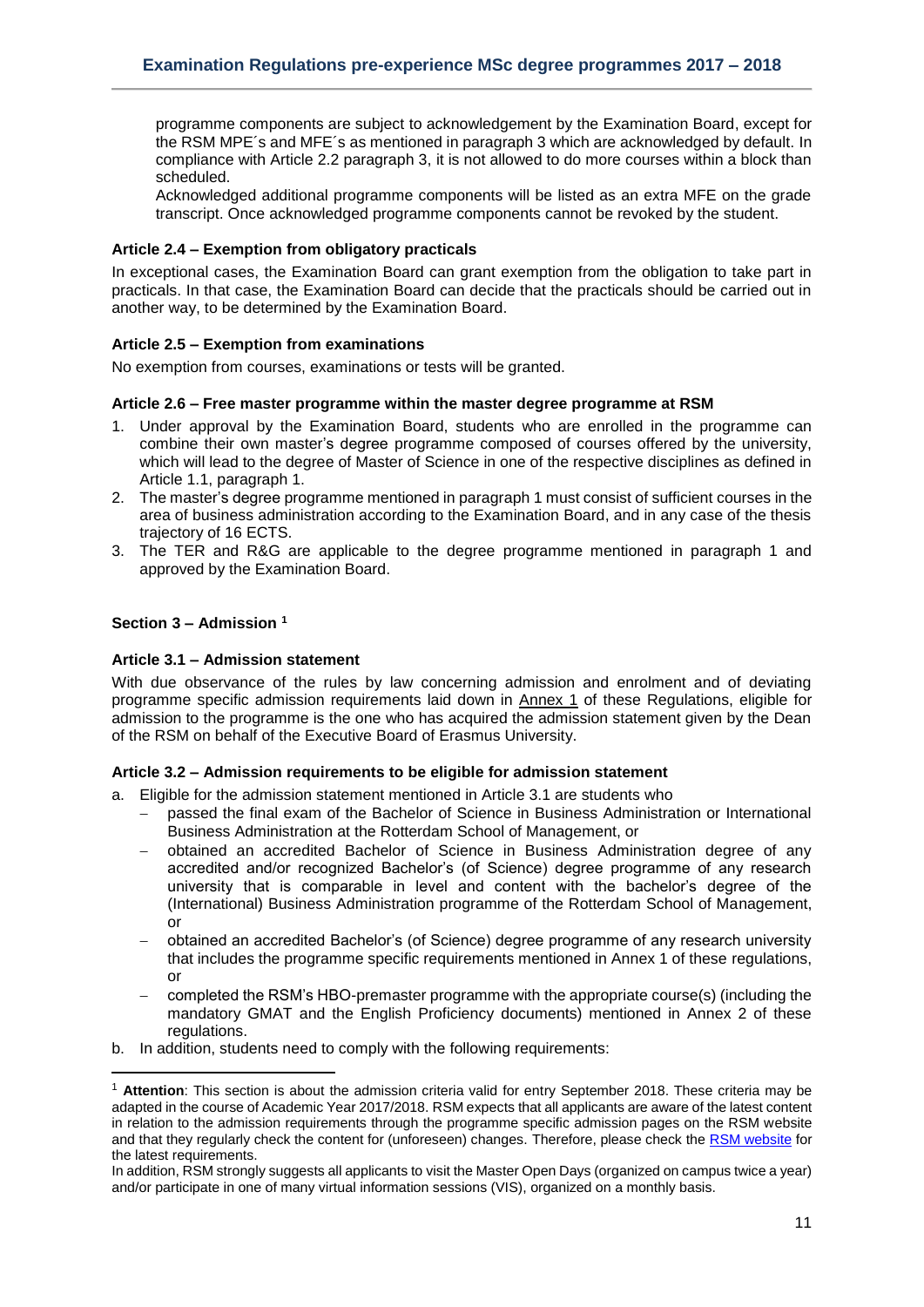- Proficiency in English, to be proven by
	- IELTS: minimum overall and sub scores 6.5, or
	- TOEFL (iBT): minimum overall score 91 + minimum sub scores 22, or
	- TOEFL ITP issued by the Erasmus Language & Training Centre: minimum overall score 575, or
	- Cambridge: CAE or BEC minimum grade C, CPE C1.

No other English language test results will be accepted.

The test results may not be more than 2 years old.

Exempted from an English test are students who are a native English speaker from the USA, UK, Canada, Ireland, Australia, New Zealand or South Africa or whose undergraduate programme was taught completely in the English language in one of the following countries: USA, Canada, Australia, New Zealand, South Africa or within the EU/EEA.

- A grade point average (GPA) equivalent to a 7 out of 10 in the Dutch education system, which is considered to be above average. The RSM Admissions Manager will ultimately decide whether a GPA is sufficient or not.
- A GMAT score of at least 600. Students with a bachelor's degree from a Dutch university are exempted from a GMAT test in case they meet the stated GPA requirement (exception: applicants for the MiM programme *always* have to submit a GMAT score of 600 minimum). If they fail the GPA requirement they are eligible with a GMAT score of at least 600. The test results may not be more than 2 years old;
	- A motivation letter and a curriculum vitae.
- c. There are mandatory application and registration procedures with deadlines. These procedures will be timely published on the RSM website. Applications and registrations that do not comply with these procedures will not be processed.

## <span id="page-11-0"></span>**Section 4 – Taking examinations**

#### <span id="page-11-1"></span>**Article 4.1 – Frequency of examinations and tests; examination schedule; re-examinations; extra opportunities**

- 1. The opportunity to take a test is presented at least once per academic year.
- 2. The opportunity to take written tests belonging to the programme components as referred to in Article 2.3 is given twice per academic year. However, in case of no registrations during the regular registration period for the re-sit, this test shall be cancelled.
- 3. Only students who submitted the final thesis before the deadline of the first opportunity as announced by the programme in question, are eligible to submit a repair version for the deadline in August.
- 4. Students who have not passed the thesis proposal at the first opportunity, will be offered a retry for which the submission deadline is set at least at two weeks from the date of publication of the first opportunity results.
- 5. The student has a free choice in the number of repeats for taking a written test when part of an examination. The result for the test is established on the last test result obtained. If the material to be studied for a course has changed, the subsequent tests will reflect the new material.
- 6. In addition to the provisions set out in paragraphs 1 and 2, the opportunity to take a test for which the accompanying course is given for the last time ever, is given two times in the academic year subsequent to the last year of the course in case of a written test and only once in case of an assignment. The tests of the master electives are excluded from this rule. The tests will be scheduled during the examination period concerned. Deviating from paragraph 5 above, tests for these courses that have already been passed may not be taken again.
- 7. Without prejudice to applicable regulations regarding a period free of tests, and with due observance of the other provisions set out in these regulations, and of the Rules and Guidelines established by the Examination Board, the Dean of the MSc Degree establishes a schedule for written tests and examinations before the start of the academic year. In the event of urgent exceptional circumstances, the Dean of the MSc Degree can change the schedule during the academic year, provided that the change is announced in good time and no later than the start of the enrolment period, of the period of tests concerned, via appropriate channels such as SIN-Online.
- 8. In exceptional cases the Examination Board can, at the request of the student, decide that an extra opportunity to take a written test will be offered, in derogation from the schedule.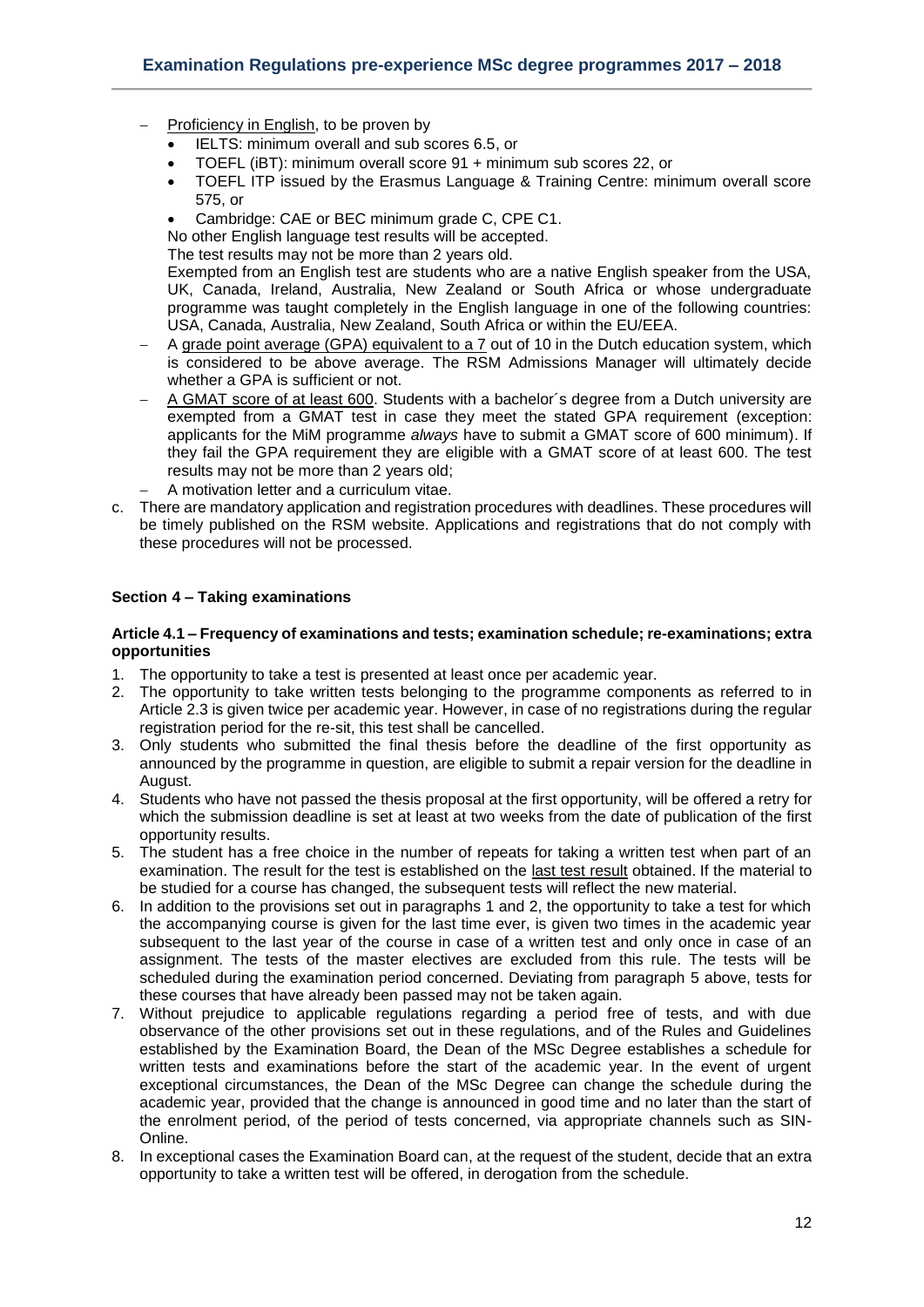9. To courses that are instructed under the supervision and authority of accredited institutions other than RSM Erasmus University and for which results are converted to the MSc curriculum, the rules and regulations apply as set, upheld and applied by the Examination Board, or equivalent body, of that accredited institution.

# <span id="page-12-0"></span>**Article 4.2 – Form of the examinations and tests**

- 1. The examinations of the programme are taken according to the test types described in Article 1.3 sub h. Furthermore, attendance requirements may be set as a prerequisite for assessment, provided that this is well substantiated by the examiner and published in the course manual. The Examination Board may allow deviations from this rule.
- 2. If the Examination Board decides that the form as referred to in the foregoing paragraph shall be different, it will announce this to the students no later than two months before the test is to be held.
- 3. The elaborations on the form of the tests as referred to in paragraph 1, stated in the most recent version of the study guide for the study programme, constitute an integral part of these Teaching and Examination Regulations, without prejudice to the other provisions set out in these regulations.
- 4. In exceptional cases the Examination Board may, at the request of the student, decide to permit derogations from the provisions set out in paragraph 1.
- 5. Physically or sensory impaired students are offered the opportunity to take tests in a manner adapted as far as possible to their individual impairment. The Board will, if necessary, obtain expert advice before making a decision.

# <span id="page-12-1"></span>**Article 4.3 – Oral tests**

- 1. No more than one person will be given an oral test at a time, unless the Examination Board has decided otherwise.
- 2. An oral test is taken in public, unless in an exceptional case the Examination Board or the examiner concerned has decided otherwise, or the student has objected to this.
- 3. An oral test assessed by one examiner only, will be audio recorded. The Examination Board will archive the audio file for two years after the assessment.

# <span id="page-12-2"></span>**Article 4.4 – Sequence of programme components**

- 1. A student may continue the thesis trajectory only after a designated research methods course of at least 4 and of most 6 ECTS of the degree programme has been passed.
- 2. If the thesis proposal has not been passed or has not been delivered in a timely manner, the student may not proceed the thesis trajectory and will have to restart the course the next academic year.
- 3. In exceptional individual cases, at the student´s request, the Examination Board may derogate from the foregoing paragraphs, after consulting the student adviser and the involved examiners.

# <span id="page-12-3"></span>**Section 5 – Result of examinations**

## <span id="page-12-4"></span>**Article 5.1 – Determining, announcing and recording results of examinations and tests; deadlines**

- 1. After an oral test has been taken, the examiner determines the result immediately, and gives the student a written notification.
- 2. The examiner determines the updated result of an examination and/or test as a consequence of a new outcome for a written test as soon as possible, and no later than four weeks after the day on which the examination or test was conducted. In deviation from the foregoing, the thesis proposal and the thesis report must be assessed within two weeks after submission. In the event of *force majeure*, the Examination Board can permit derogation from these deadlines.
- 3. The Department for Exam Administration RSM checks compliance with the deadline mentioned in the previous paragraph, and in the event that it is likely to be exceeded, reports this in good time to the chairman of the Examination Board.
- 4. With regard to a test that is to be taken in a manner other than orally or in writing, the Examination Board decides in advance in what way and within what period the student will be given a written notification of the examination and/or test result involved.
- 5. The examiner immediately reports updated examination and/or test result to the Department for Exam Administration RSM, which then informs the student of this in writing.
- 6. The Department for Exam Administration RSM is responsible for recording the results of examinations and tests. This Office also records what certificates have been presented to a student.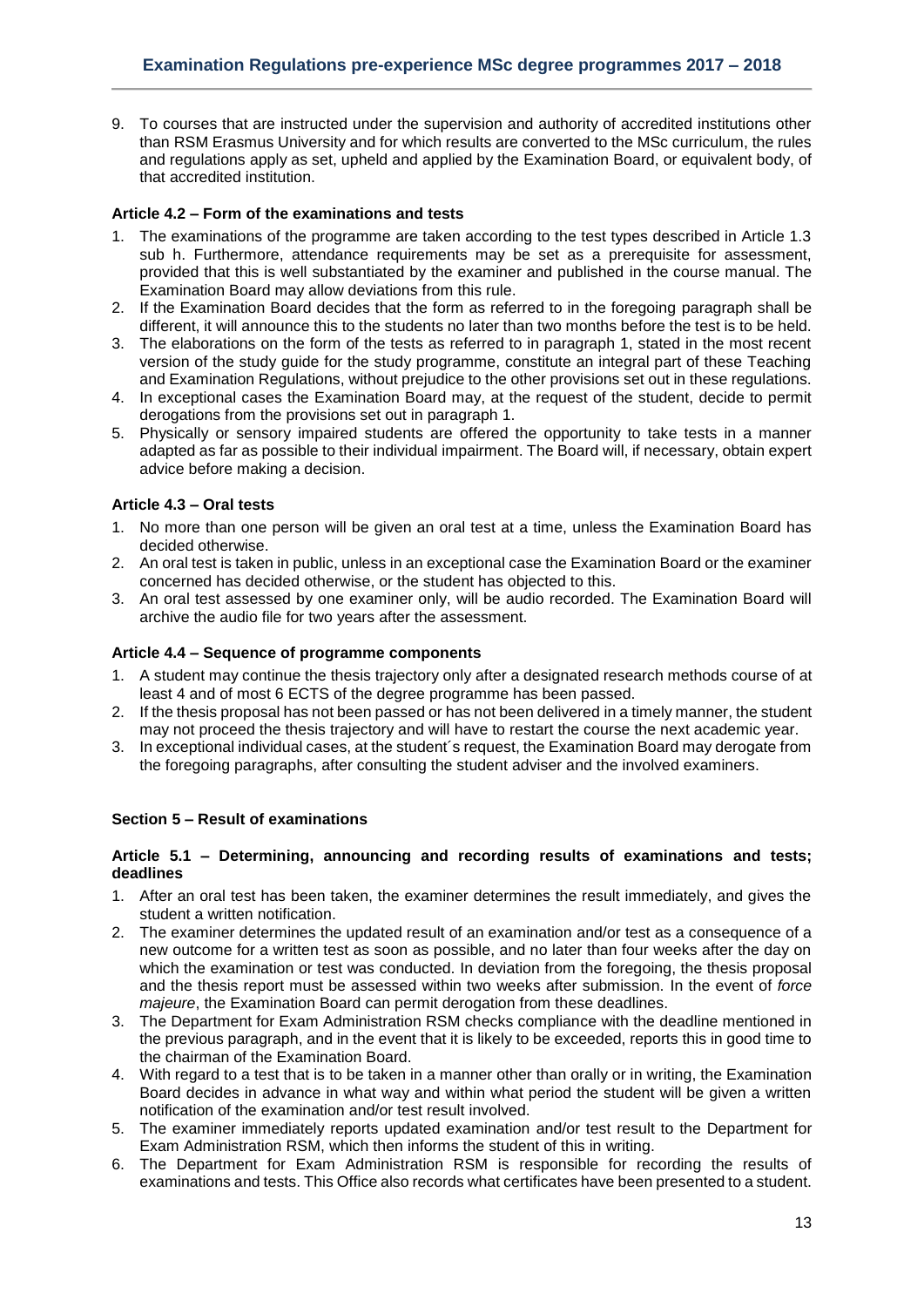No information about recorded data, with the exception of data about the certificates awarded, is given to anyone other than the student, the Examination Board, the directors of the study programme, the Executive Board of the Erasmus University, the student advisor, the student counsellor and the Examination Appeals Board (*CBE*). The Examination Board may decide on derogation from the provisions set out in the last sentence under the consent of the student involved.

- 7. The involvement of the Department for Exam Administration RSM as referred to in the previous paragraphs is without prejudice to the provisions in this matter as determined by the Executive Board of the Erasmus University.
- 8. The written certificate concerning the result of an examination or test contains information about the way in which the student can lodge an appeal with the Examination Appeals Board (*CBE*).

# <span id="page-13-0"></span>**Article 5.2 – term of validity of passed courses**

- 1. Unless otherwise mentioned, the term of validity for passed courses including approved courses of another degree programme – is in principle unlimited.
- 2. In derogation from the preceding paragraph and as long as the final exam has not been passed yet, the Examination Board, in consultation with the Academic Director concerned, may declare the term of validity of a course that has been passed more than six years ago expired if – in its judgement – the knowledge, insights and skills taught during the course have become obsolete. In that case, the Examination Board can impose an additional or alternative course or examination, before the student may pass the final exam.
- 3. If the examination of a course is composed of more than one test, the term of validity of each test shall be limited to the academic year in which the tests are taken, unless the examiner explicitly determined otherwise in the course manual.

# <span id="page-13-1"></span>**Article 5.3 – Feedback and perusal**

- 1. As soon as possible but no later than four weeks after the written test, the examiner will give generic feedback. The examiner will provide information about the content of the written test and the correct answers/answer models in an explanatory session or via another approved medium. This offers students the opportunity to review the questions and assignments of the test concerned, along with the answer models and criteria for assessment. The examiner sets the date, time and procedure of the feedback. The feedback must be realistically managed and the use of appropriate media (such as BlackBoard) is allowed.
- 2. As soon as possible or at the same feedback session but no later than four weeks after the feedback, students will have the opportunity to peruse their own assessed written test. The examiner may determine that the perusal is only for students who registered for it and/or who have attended the feedback meeting. The examiner sets the date, time, location and procedure of the perusal. In case of a 100% multiple-choice test and the answer key and multiple-choice answer forms are available, the examiner is exempted from organizing the perusal.
- 3. In the event that a student can demonstrate that he/she was prevented from being present at the assigned location and time for the feedback or the perusal due to force majeure, at the request of the student an alternative opportunity will be offered, if possible within the term mentioned in paragraph 2.

#### <span id="page-13-2"></span>**Article 5.4 - Archiving period of written tests**

- 1. The assignments, answers and the assessment of the written tests will be archived (in paper or electronic form) for two years after the assessment.
- 2. The Thesis and the assessment thereof will be archived (in paper or electronic form) for seven years after the assessment.

# <span id="page-13-3"></span>**Section 6 – Result of the final exam**

## <span id="page-13-4"></span>**Article 6.1 – The result of the final exam**

1. The result of the final exam is determined by the Examination Board based on the examinations of courses in the programme components that build the MSc curriculum and the approved extra programme components as mentioned in article 2.3 and in compliance with the regulations stated in article 5.2 of the Rules and Guidelines.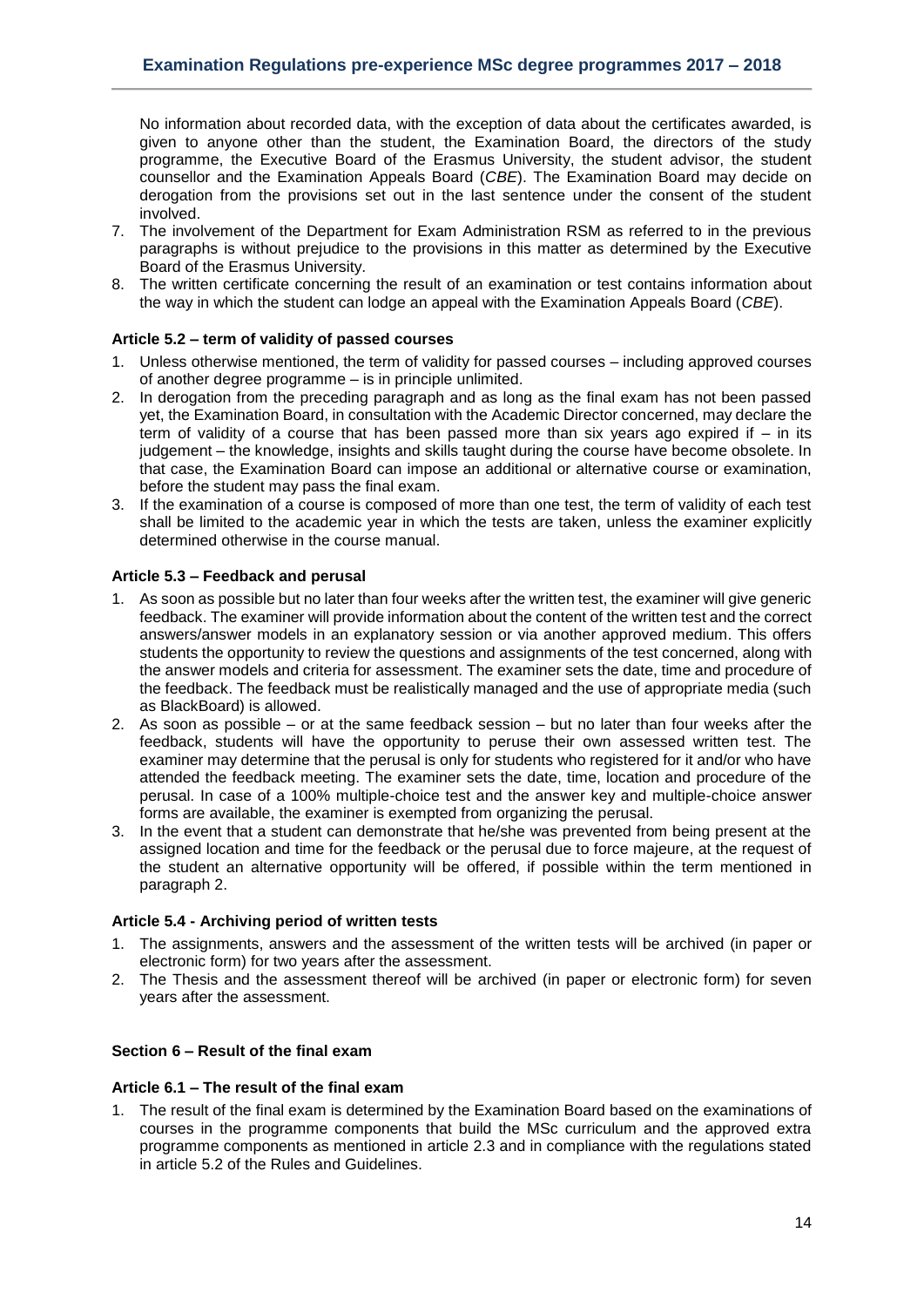2. In derogation from the provisions set out in paragraph 1, the Examination Board may, before determining the result of the final exam, conduct an investigation into the knowledge of the student with regard to one or more examinations or tests of the programme, if and insofar as the results of the examinations or tests concerned give it cause to do so.

# <span id="page-14-0"></span>**Section 7 – Final and Implementation Provisions**

## <span id="page-14-1"></span>**Article 7.1 – Amendments changes**

- 1. Amendments to these regulations will be adopted by the Dean RSM through a separate decree.
- 2. No amendments will be made that are applicable to the current academic year, unless the interests of the students are, in reason, not thereby prejudiced.
- 3. Moreover, amendments must not influence, to the detriment of the students any other decision, which has been taken with respect to a student by the Examination Board by virtue of these regulations.

# <span id="page-14-2"></span>**Article 7.2 – Hardship clause**

In very exceptional individual circumstances, in which application of one or more of the provisions set out in these regulations leads to evidently unreasonable and/or unfair situations with regard to a student, a student can submit a request in writing, and with reasons, for derogation from the said provision(s) to the Examination Board. The Examination Board may, after consulting the relevant examiner(s) and the student adviser or student counsellor, derogate from the said provision(s) in favour of the student. A decision to reject the student's request will not be made by the Examination Board until the applicant has been given the opportunity to present his or her case, if this is requested.

# <span id="page-14-3"></span>**Article 7.3 – Announcement**

The Dean RSM is responsible for an appropriate announcement of these regulations, of the Rules and Guidelines established by the Examination Board, and of amendments to these documents.

#### <span id="page-14-4"></span>**Article 7.4 – Legal effect**

These regulations have legal effect from 1 September 2017.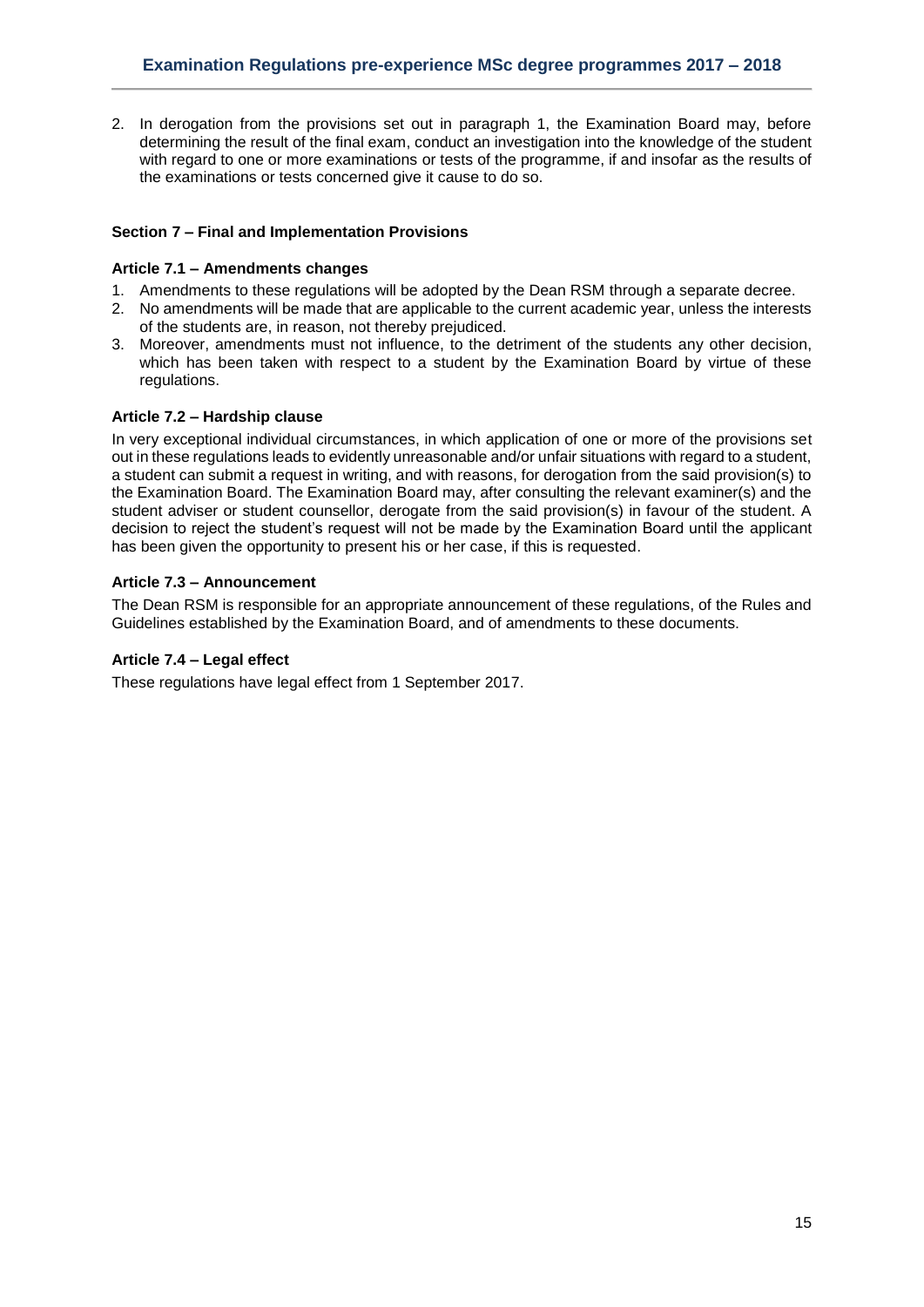# <span id="page-15-0"></span>**Annex 1. Programme specific regulations**

## <span id="page-15-1"></span>**Admission Criteria 2017-2018**

The MSc degree programmes as referred to in Article 1.1, paragraph 1 of the TER have specific admission criteria next to those mentioned in Section 3 of the TER. These additional admission criteria of the respective programmes are:

#### Business Administration, Accounting & Financial Management

The admission statement mentioned in article 3.1 can be obtained by students from outside the RSM who have obtained a bachelor's or undergraduate degree from a research university. A minimum total of 20 ECTS in qualitative and quantitative research methods and statistics as well as a minimum of 40 ECTS in advanced (i.e. not entry level) courses in business administration and accounting & finance must have been part of the bachelor curriculum.

#### Business Information Management

The admission statement mentioned in article 3.1 can be obtained by students from outside the RSM who have obtained a bachelor's or undergraduate degree from a research university. A minimum total of 20 ECTS in qualitative and quantitative research methods and statistics as well as a minimum of 40 ECTS in advanced (i.e. not entry level) courses in business administration and information management must have been part of the bachelor curriculum. The intake per September 2018 may be maximized. Please check the programme specific admission pages on the RSM website for further details.

## **Strategic Entrepreneurship**

The admission statement mentioned in article 3.1 can be obtained by students from outside the RSM who have obtained a bachelor's or undergraduate degree from a research university. A minimum total of 20 ECTS in qualitative and quantitative research methods and statistics as well as a minimum of 40 ECTS in advanced (i.e. not entry level) courses such as management, organizational theory, marketing, sales, business development, finance, accounting, strategy, logistics, operations or entrepreneurship must have been part of the bachelor curriculum.

#### Finance & Investments

The admission statement mentioned in article 3.1 can be obtained by students from outside the RSM who have obtained a bachelor's degree from a research university. A minimum total of 20 ECTS in qualitative and quantitative research methods and statistics as well as a minimum of 40 ECTS in advanced (i.e. not entry level) courses in business administration and financial methods & tools must have been part of the bachelor curriculum. There is a maximum on the number of external students that can be admitted to this programme.

#### Global Business & Sustainability

The admission statement mentioned in article 3.1 can be obtained by students from outside the RSM who have obtained a bachelor's or undergraduate degree from a research university. A minimum total of 20 ECTS in qualitative and quantitative research methods, research projects and statistics as well as a minimum of 40 ECTS in advanced (i.e. not entry level) courses in organization studies, management and business must have been part of the bachelor curriculum. Additional relevant courses may consist of social sustainability (such as social justice, ethics, and human rights) and ecological sustainability (such as environmental science, energy, ecology).

#### Human Resource Management

The admission statement mentioned in article 3.1 can be obtained by students from outside the RSM who have obtained a bachelor's or undergraduate degree from a research university. A minimum total of 20 ECTS in qualitative and quantitative research methods and statistics as well as a minimum of 40 ECTS in advanced (i.e. not entry level) courses in business administration, organizational theory & behaviour and or industrial and organizational psychology must have been part of the bachelor curriculum.

## Management of Innovation

The admission statement mentioned in article 3.1 can be obtained by students from outside the RSM who have obtained a bachelor's or undergraduate degree from a research university. A minimum total of 20 ECTS in qualitative and quantitative research methods and statistics as well as a minimum of 40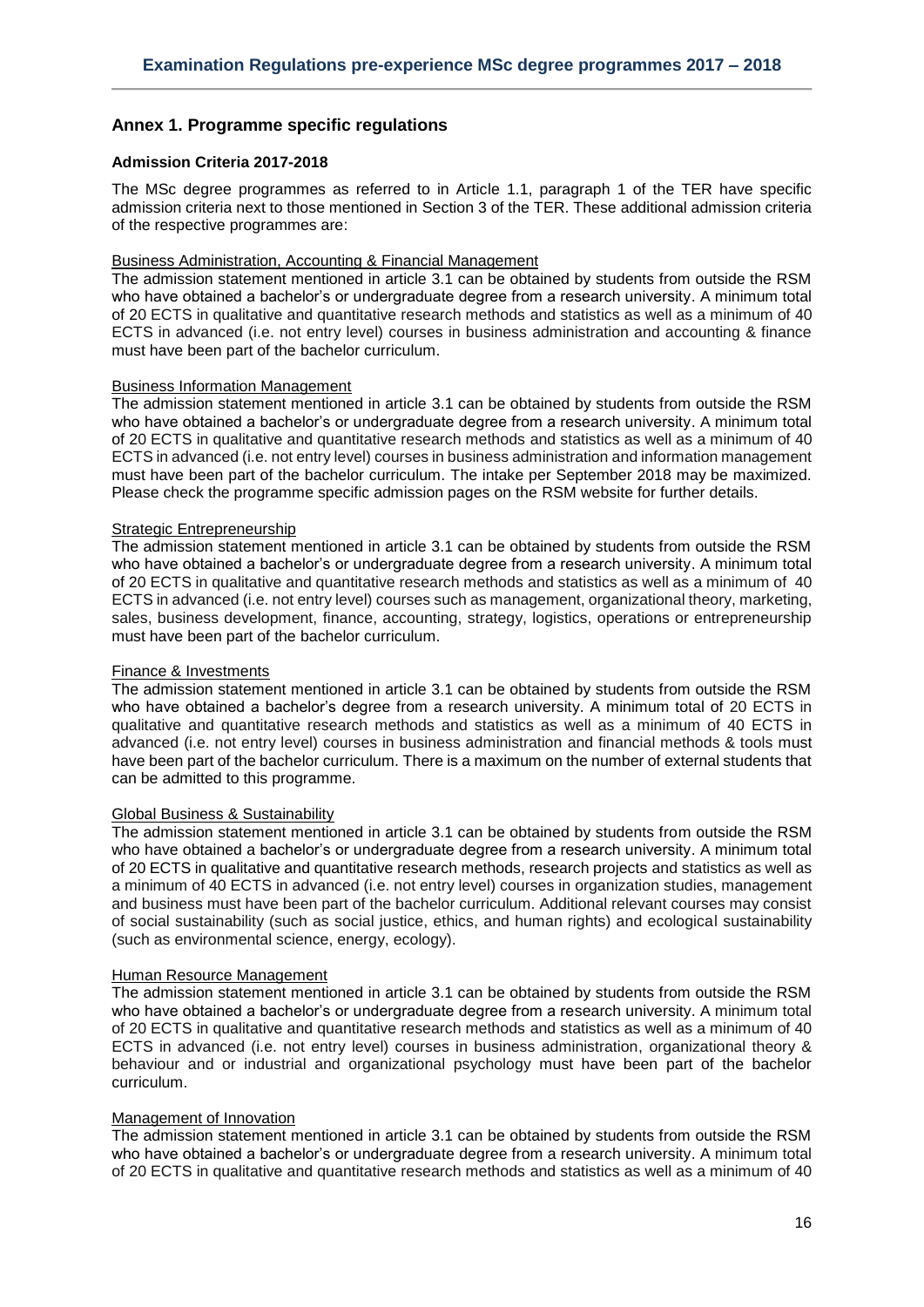ECTS in advanced (i.e. not entry level) courses in business administration including some of the following fields: innovation management, marketing, operations management, supply chain management, decisions sciences, accounting, business intelligence or organization studies must have been part of the bachelor curriculum.

#### Marketing Management

The admission statement mentioned in article 3.1 can be obtained by students from outside the RSM who have obtained a bachelor's or undergraduate degree from a research university. A minimum total of 20 ECTS in qualitative and quantitative research methods and statistics as well as a minimum of 40 ECTS in advanced (i.e. not entry level) courses in business administration and marketing must have been part of the bachelor curriculum.

## Organisational Change & Consulting

The admission statement mentioned in article 3.1 can be obtained by students from outside the RSM who have obtained a bachelor's or undergraduate degree from a research university. A minimum total of 20 ECTS in qualitative and quantitative research methods and statistics as well as a minimum of 40 ECTS in advanced (i.e. not entry level) courses in business administration and organization theories, organizational behaviour, methods and tools must have been part of the bachelor curriculum.

## Supply Chain Management

The admission statement mentioned in article 3.1 can be obtained by students from outside the RSM who have obtained a bachelor's or undergraduate degree from a research university. A minimum total of 20 ECTS in qualitative and quantitative research methods and statistics as well as a minimum of 40 ECTS in advanced (i.e. not entry level) courses in business administration, operations management and accounting must have been part of the bachelor curriculum.

## Strategic Management

The admission statement mentioned in article 3.1 can be obtained by students from outside the RSM who have obtained a bachelor's or undergraduate degree from a research university. A minimum total of 20 ECTS in qualitative and quantitative research methods and statistics as well as a minimum of 40 ECTS in advanced (i.e. not entry level) courses in business administration, business strategy, organizational theory & behaviour and finance & accounting must have been part of the bachelor curriculum.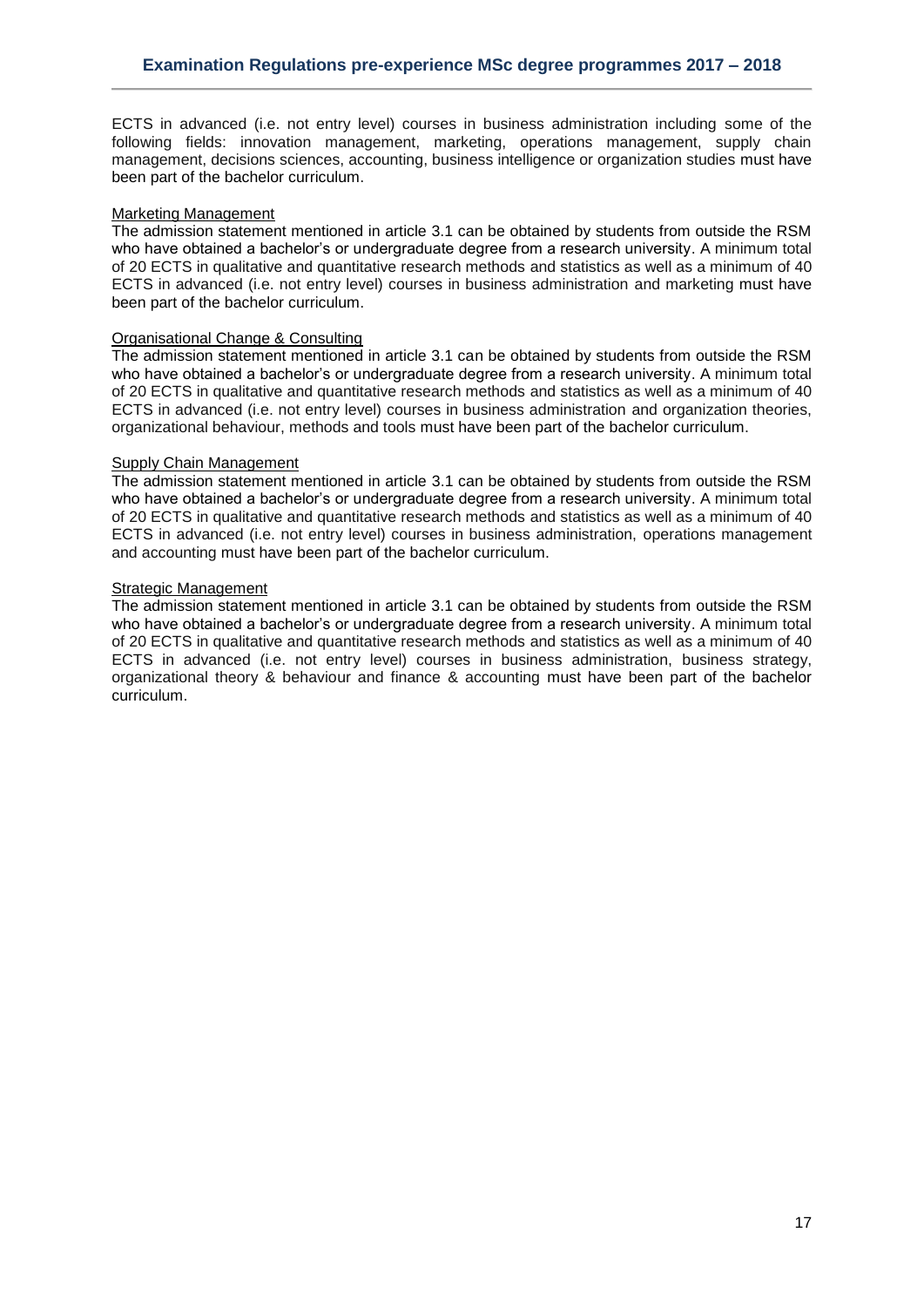# <span id="page-17-0"></span>**Annex 2. MSc Finance & Investments Advanced**

# **I. Preamble**

Rotterdam School of Management, Erasmus University (RSM) offers a 16-month MSc Finance & Investments Advanced programme.

The Advanced track of the MSc in Finance & Investments is a 90 ECTS programme. It consists of 60 ECTS towards the degree plus 30 ECTS additional courses. This additional programme consists of extra, more advanced content in comparison to the 60 ECTS sister programme, as well as career training & coaching, an internship, a study trip, a consultancy project and more intensive corporate contacts.

The 30 additional ECTS are scheduled throughout the programme and no exemptions can be given.

Successful completion of the MSc Finance & Investments Advanced programme results in a master´s degree MSc in Finance & Investments. The results of the additional courses will be listed on the grade list and will count to the GPA.

## **II. Study load MSc Finance & Investments Advanced programme**

The MSc Finance & Investments Advanced programme is a 16-month programme of 90 ECTS of which 60 ECTS count towards the degree plus 30 ECTS additional components.

#### **III. Selection and admission to the MSc Finance & Investments Advanced programme 2017- 2018 2**

The admission is selective: it is a two stage procedure consisting of formal requirements for eligibility, listed below, and an interview.

Eligible for selection to the MSc Finance & Investments Advanced programme are students who fulfil the following requirements:

- a. a degree (bachelor or master) from a research university with a minimum total of 20 ECTS in qualitative and quantitative research methods and statistics as well as a minimum of 40 ECTS in advanced (i.e. not entry level) courses in business administration and financial methods & tools;
- b. Proficiency in English, to be proven by
	- IELTS: minimum overall and sub scores 6.5, or
	- TOEFL (iBT): minimum overall score 91 + minimum sub scores 22, or
	- TOEFL ITP issued by the Erasmus Language & Training Centre: minimum overall score 575, or
	- Cambridge: CAE or BEC minimum grade C, CPE C1.

No other English language test results will be accepted.

Exempted from an English test are those who are a native English speaker from the USA, UK, Canada, Ireland, Australia, New Zealand or South Africa or whose undergraduate programme was taught completely in the English language in one of the following countries: USA, Canada, Australia, New Zealand, South Africa or within the EU/EEA;

- c. A grade point average (GPA) equivalent to a 7 out of 10 in the Dutch education system or comparable, which is considered to be above average. The RSM Admissions Manager will ultimately decide whether a GPA is sufficient or not;
- d. A GMAT score of at least 600. Students with a bachelor degree from a Dutch university are exempted from a GMAT test in case they meet the stated GPA requirement. If they fail the GPA requirement they are eligible with a GMAT score of at least 600;
- e. A motivation letter and a curriculum vitae.

**.** 

The test results may not be more than 2 years old.

<sup>&</sup>lt;sup>2</sup> RSM expects that all applicants are aware of the latest content in relation to the admission requirements through the programme specific admission pages on the RSM website and that they regularly check the content for (unforeseen) changes. Therefore, please check th[e RSM website](https://www.rsm.nl/master/msc-programmes/) for the latest requirements.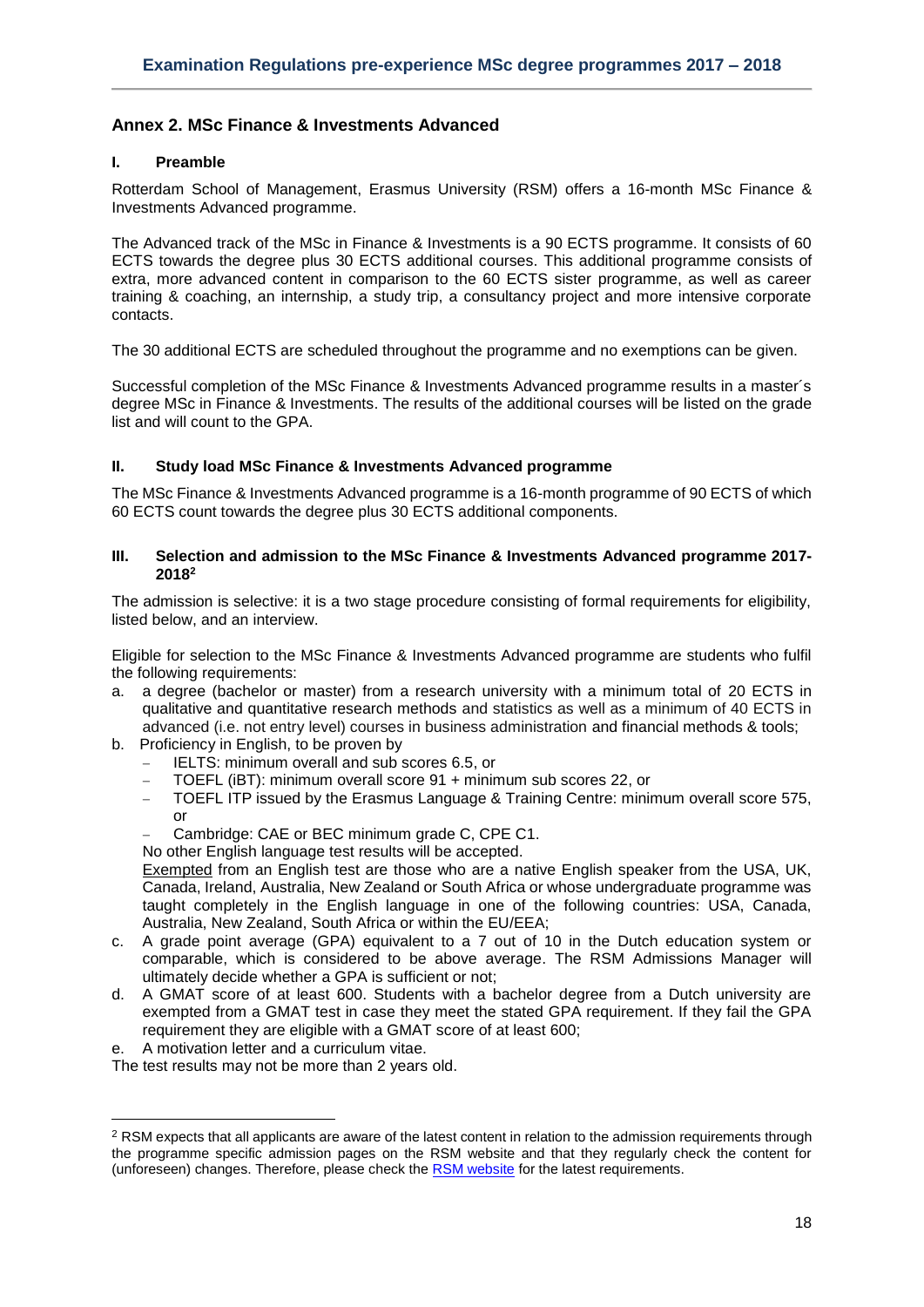GMAT and English proficiency test scores need to be submitted not later than the programme specific application deadline as mentioned on the RSM website.

# **IV. Composition of the MSc Finance & Investments Advanced programme**

The MSc Finance & Investments Advanced programme is a 16-month programme of 90 ECTS. It consists of 60 ECTS towards the degree and 30 ECTS as additional components. The programme components are:

|                                               | <b>ECTS</b>              |                    |                         |  |  |  |
|-----------------------------------------------|--------------------------|--------------------|-------------------------|--|--|--|
| <b>Course Name</b>                            | <b>Degree</b>            | <b>Certificate</b> | <b>Total</b>            |  |  |  |
| <b>Semester 1</b>                             |                          |                    |                         |  |  |  |
| <b>Financial Markets &amp; Institutions</b>   | 4                        | $\overline{a}$     | $\overline{4}$          |  |  |  |
| Corporate Finance                             | $\overline{\mathcal{L}}$ | Ē,                 | $\overline{4}$          |  |  |  |
| <b>Financial Analysis</b>                     | 4                        | ۰                  | $\overline{\mathbf{4}}$ |  |  |  |
| Investments                                   | 4                        | $\blacksquare$     | $\overline{\mathbf{4}}$ |  |  |  |
| Risk Management                               | $\overline{\mathbf{4}}$  |                    | $\overline{\mathbf{4}}$ |  |  |  |
| Valuation                                     | 4                        |                    | 4                       |  |  |  |
| Personal & Career Development                 | L,                       | 4                  | $\overline{\mathbf{4}}$ |  |  |  |
| <b>Ethics and Stewardship</b>                 | ۰                        | 3                  | 3                       |  |  |  |
| <b>Semester 2</b>                             |                          |                    |                         |  |  |  |
| <b>Research Skills</b>                        | $\overline{2}$           | $\blacksquare$     | $\overline{2}$          |  |  |  |
| <b>Master Thesis</b>                          | 16                       |                    | 16                      |  |  |  |
| Study trip                                    | $\overline{a}$           | $\overline{2}$     | $\overline{2}$          |  |  |  |
| Living Management                             | L,                       | 8                  | 8                       |  |  |  |
| Sustainability                                | $\overline{a}$           | 5                  | 5                       |  |  |  |
| Internship                                    |                          | 8                  | 8                       |  |  |  |
| <b>Electives</b>                              |                          |                    |                         |  |  |  |
| Professional Asset Management                 | $6*$                     | $\overline{a}$     | $6*$                    |  |  |  |
| Derivatives and Structured Products           | $6*$                     | $\blacksquare$     | $6*$                    |  |  |  |
| Quantitative Investment Analysis              | $6*$                     | ۰                  | $6*$                    |  |  |  |
| <b>Commercial and Investment Banking</b>      | $6*$                     |                    | $6*$                    |  |  |  |
| Treasury Management and International Finance | $6*$                     |                    | $6*$                    |  |  |  |
| <b>Entrepreneurial Finance</b>                | $6*$                     | ÷,                 | $6*$                    |  |  |  |
| <b>Total</b>                                  | 60                       | 30                 | 90                      |  |  |  |
|                                               |                          |                    |                         |  |  |  |

*\* Student must complete three electives (in total 18 ECTS)*

No exemptions from examinations will be granted.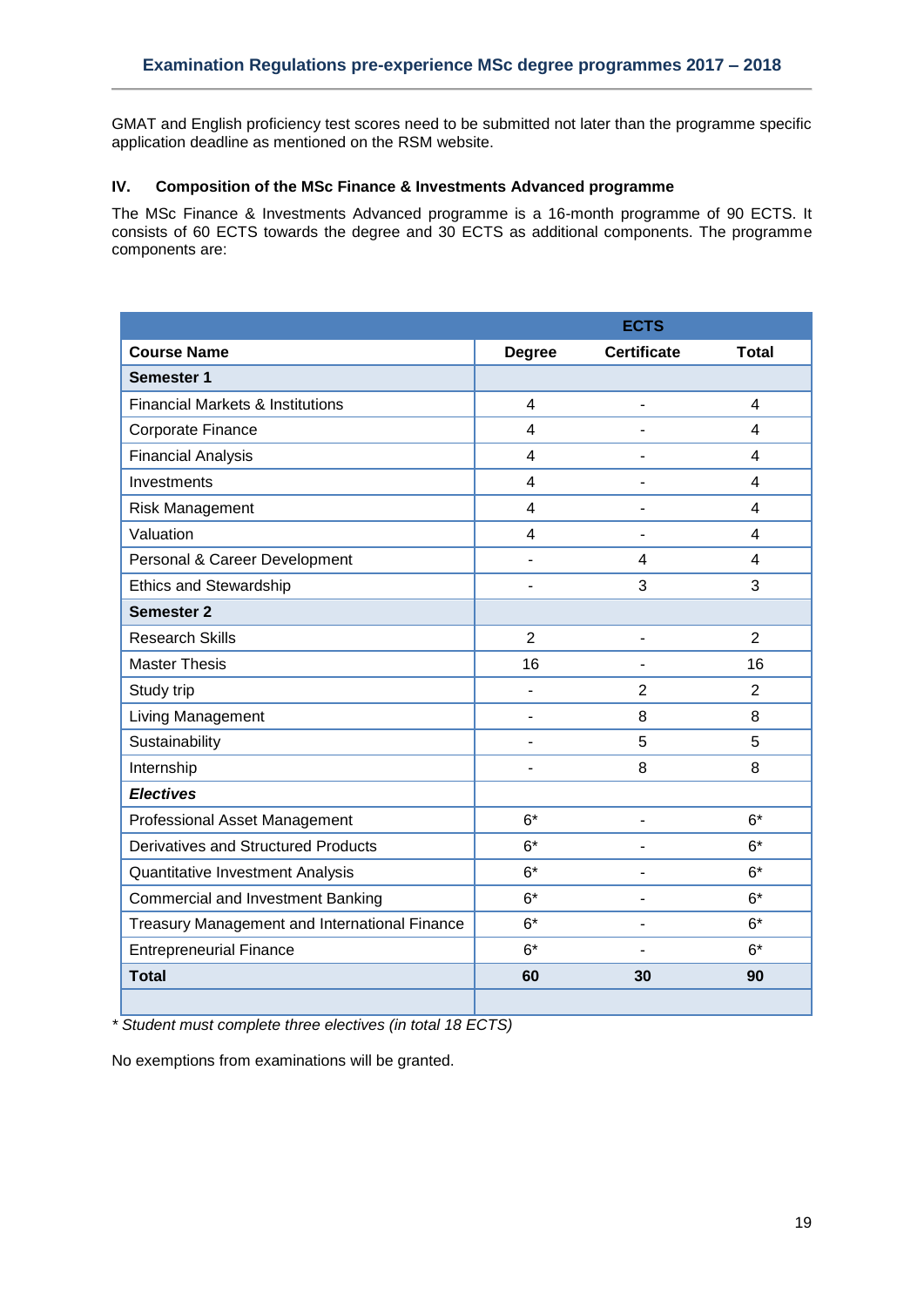# <span id="page-19-0"></span>**Annex 3. Master in Management programme**

## **I. Preamble**

Rotterdam School of Management, Erasmus University (RSM) offers a 16-month MScBA Master in Management (MiM) programme for students with a research university bachelor's degree of any (nonbusiness) discipline.

The Master in Management track of the MSc in Business Administration is a 90-ECTS programme. It consists of 60 ECTS towards the degree and 30 ECTS as foundation. This foundation exists to prepare non-business bachelors for master-level business courses. The 30 ECTS are woven into the curriculum and generally consist of the first part of a course. No exemptions from this foundation can be given.

Successful completion of the MScBA Master in Management programme results in a master´s degree Master of Science in Business Administration.

## **II. Studyload MScBA Master in Management programme**

The MScBA Master in Management programme is a 16-month programme of 90 ECTS of which 60 ECTS count towards the degree and 30 ECTS as foundation

## **III. Selection and admission to the MScBA Master in Management programme <sup>3</sup>**

Eligible for admission to the MScBA Master in Management programme are students who fulfil the following requirements:

- a. a degree (bachelor or master) in any discipline from a research university;
- b. Proficiency in English, to be proven by
	- IELTS: minimum overall and sub scores 6.5, or
	- TOEFL (iBT): minimum overall score 91 + minimum sub scores 22, or
	- TOEFL ITP issued by the Erasmus Language & Training Centre: minimum overall score 575, or
	- Cambridge: CAE or BEC minimum grade C, CPE C1.

No other English language test results will be accepted.

Exempted from an English test are who are a native English speaker from the USA, UK, Canada, Ireland, Australia, New Zealand or South Africa or whose undergraduate programme was taught completely in the English language in one of the following countries: USA, Canada, Australia, New Zealand, South Africa or within the EU/EEA.

- c. A grade point average (GPA) equivalent to a 7 out of 10 in the Dutch education system, which is considered to be above average. The RSM Admissions Manager will ultimately decide whether a GPA is sufficient or not;
- d. A GMAT score of at least 600;

**.** 

- e. A motivation letter and a curriculum vitae.
- The test results may not be more than 2 years old.

GMAT and English proficiency test scores need to be submitted not later than the programme specific application deadline as mentioned on the RSM website.

# **IV. Composition of the MScBA Master in Management programme**

The MScBA Master in Management programme is a 16-month programme of 90 ECTS. It consists of 60 ECTS towards the degree and 30 ECTS as foundation. The programme components are:

<sup>&</sup>lt;sup>3</sup> RSM expects that all applicants are aware of the latest content in relation to the admission requirements through the programme specific admission pages on the RSM website and that they regularly check the content for (unforeseen) changes. Therefore, please check th[e RSM website](https://www.rsm.nl/master/msc-programmes/) for the latest requirements.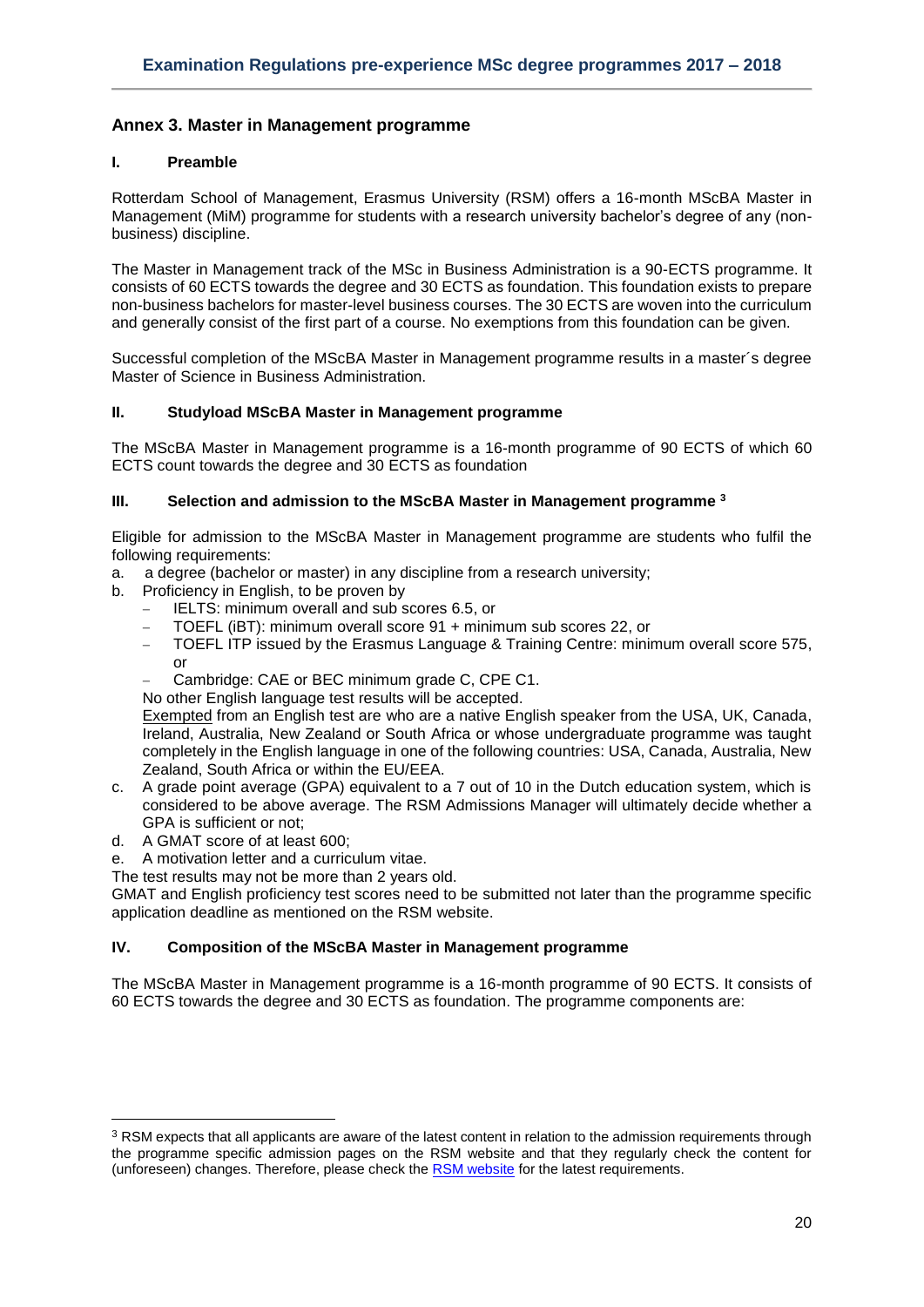| <b>ECTS</b>                              |                              |                |                |  |  |
|------------------------------------------|------------------------------|----------------|----------------|--|--|
| <b>Course Name</b>                       | <b>Foundation</b>            | <b>Master</b>  | <b>Total</b>   |  |  |
| <b>Semester 1</b>                        |                              |                |                |  |  |
| <b>Entrepreneurial Challenge I</b>       | 1                            | 1              | $\overline{2}$ |  |  |
| Corporate Governance                     | $\overline{2}$               | $\overline{2}$ | 4              |  |  |
| <b>Strategic Management and Renewal</b>  | $\overline{2}$               | $\overline{2}$ | 4              |  |  |
| Marketing                                | $\overline{2}$               | $\overline{2}$ | 4              |  |  |
| Accounting                               | $\overline{2}$               | $\overline{2}$ | 4              |  |  |
| <b>International Business Strategy</b>   | 1                            | $\overline{2}$ | 3              |  |  |
| <b>Research Methods</b>                  | 3                            | $\overline{2}$ | 5              |  |  |
| Organizational Behaviour                 | 1                            | $\overline{2}$ | 3              |  |  |
| <b>Semester 2</b>                        |                              |                |                |  |  |
| <b>Business &amp; Society</b>            | $\overline{2}$               | $\overline{2}$ | 4              |  |  |
| Managerial Decision Making & Negotiation | $\mathbf{1}$                 | $\overline{2}$ | 3              |  |  |
| Corporate Finance                        | $\overline{2}$               | $\overline{2}$ | 4              |  |  |
| Innovation & Market Orientation          | $\overline{2}$               | $\overline{2}$ | 4              |  |  |
| Human Resource Management                | $\overline{2}$               | $\overline{2}$ | 4              |  |  |
| Management Science                       | 1                            | $\overline{2}$ | 3              |  |  |
| Operations & Supply Chain Management     | $\overline{2}$               | $\overline{2}$ | 4              |  |  |
| <b>Information Strategy</b>              | 1                            | $\overline{2}$ | 3              |  |  |
| <b>Consultancy Project</b>               | 2                            | 6              | 8              |  |  |
| <b>Research Clinic</b>                   | $\qquad \qquad \blacksquare$ | 4              | 4              |  |  |
| Semester 3                               |                              |                |                |  |  |
| <b>Entrepreneurial Challenge II</b>      | $\mathbf{1}$                 | 1              | $\overline{2}$ |  |  |
| Your Future Career                       | ÷                            | 2              | 2              |  |  |
| <b>Thesis</b>                            |                              | 16             | 16             |  |  |
| <b>Total</b>                             | 30                           | 60             | 90             |  |  |
|                                          |                              |                |                |  |  |

No exemptions from examinations will be granted.

A student may expand the MiM degree programme with additional electives. These electives are subject to acknowledgement by the Examination Board. However, it is not allowed to do more courses within a block than scheduled. Furthermore, once acknowledged electives cannot be revoked by the student. Acknowledged electives will be listed on the grade transcript.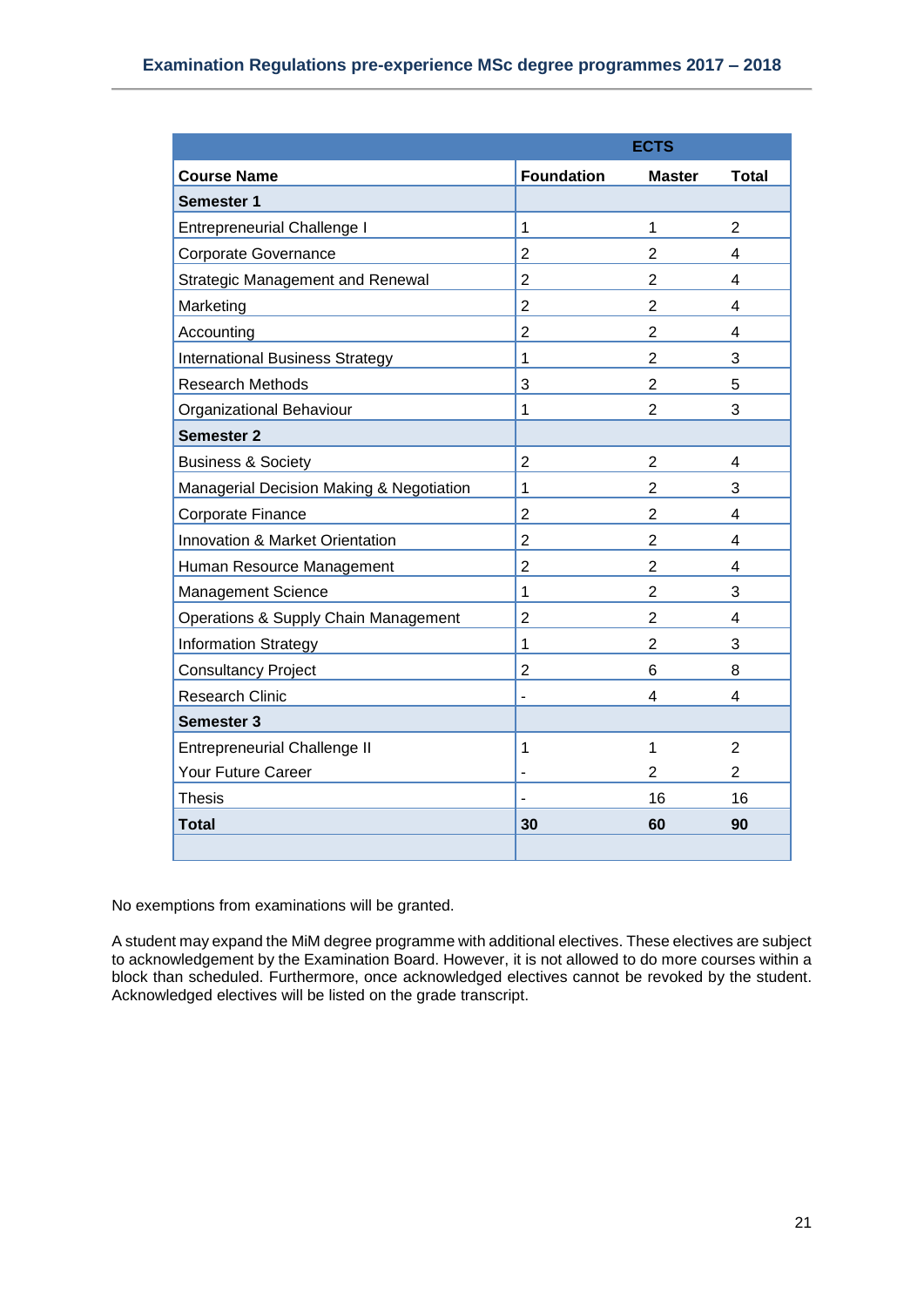# <span id="page-21-0"></span>**Annex 4. Hbo Pre-master Programmes**

## <span id="page-21-1"></span>**A. The English language Pre-master Programme in Business Administration**

#### **I. Preamble**

Rotterdam School of Management, Erasmus University (RSM) offers a one year Pre-master Programme for HBO students with a bachelor's degree programme related to Business Administration interested in pursuing a pre-experience MSc degree programme of the RSM.

After successful completion of the Pre-master Programme, students are immediately eligible for one of the RSM's one-year pre-experience master's degree programmes.

Students may also apply for the 1  $\frac{1}{2}$  year Master of Science in International Management – CEMS (MScIM – CEMS) or the Master of Philosophy in Business Research (MPhil), but those master programmes have additional selection criteria and a maximum intake (check [www.rsm.nl/master](http://www.rsm.nl/master) ).

Successful completion of the Pre-master Programme does not result in a bachelor diploma or other certificate but only in an admission statement to the master that has to be redeemed within one year.

#### **II. Studyload Pre-master Programme**

This one-year Pre-master Programme has a studyload of at least 31 – 33 ECTS.

The programme must be completed **within two consecutive years** at the most. If not, the grades and credits received up to that point will be cancelled.

## **III. Admission and selection criteria Pre-master Programme**

The Pre-master Programme has a limited capacity and is selective. The selection is based on previous education, grades and (international) motivation. The selection criteria are:

- Completion of one of the eligible **English taught** HBO programmes;
- Grade Point Average (GPA) for the first 3 years of HBO programme must be **7.0** or higher at time of application;
- A GMAT score of at least 600.

The Pre-master Programme has a limited capacity. The maximum number of students selected for the English-language pre-master Programme starting in September 2017 is 40 and no more than 20 Dutch students will be selected.

Further application rules (forms, deadlines, etc.) are published on the RSM-website [www.rsm.nl/premaster.](http://www.rsm.nl/premaster)

#### **IV. Eligible HBO programmes**

Students can apply for the English Language Pre-master Programme if they have completed a NVAO accredited HBO degree with comprehensive knowledge of the functional domains of business administration. This equates to a minimum of 120 ECTS of relevant courses in at least 5 of the 7 subject areas including advanced mathematics and statistics: Finance & Accounting, Marketing, HRM, Strategic Management, Supply Chain Management/ Logistics, Business Information Management, (Business) Economics.

#### **V. Grade Point Average**

When applying for the Pre-master Programme, the grade point average (GPA) of the first three years (including propaedeutic phase, introductory year or foundation year) of the HBO programme is important. Students with an average grade of 7.0 or higher (based on the courses at the time of application) are eligible for selection. These students may receive a provisional offer.

At the moment the programme actually starts in September 2017 only applicants with **a final GPA of 7.0 or higher** on their final grade list will be admitted.

#### **VI. GMAT**

Submitting a [GMAT](http://www.mba.com/) score for admission to the Pre-master Programme is mandatory. The GMAT exam consists of 3 parts, the quantitative section, the verbal section and the analytical writing assessment. The first 2 sections are used to determine the overall score. RSM does not require to complete the analytical writing assessment.

The minimum required score is **600**. Scores under 600 will not be considered.

GMAT scores older than 2 years are no longer considered valid by RSM.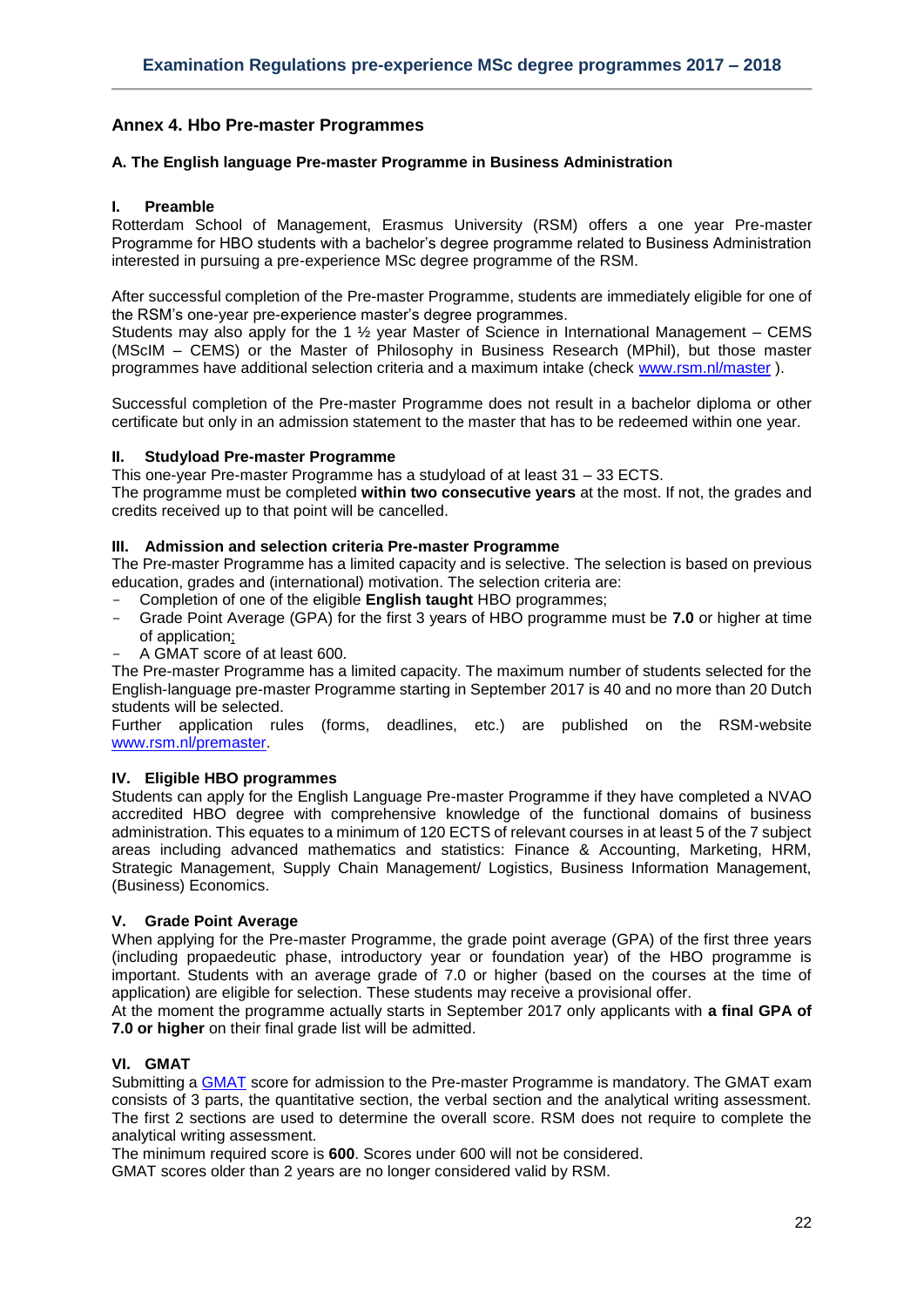*(Remark: SAT and GRE scores will not be accepted.)*

## **VII. Composition of the curriculum**

The English language Pre-master in Business Administration consists of a selection of courses in the RSM bachelor's degree programme in International Business Administration (BScIBA). The Pre-master Programme is made up of three parts: two compulsory parts and one optional part. **NOTE:** In the Pre-master Programme **no exemptions** will be granted.

# **Part 1: Basic curriculum – Academic skills (27 ECTS)**

| Sept.       | Oct.               | Nov.                                                                      | Dec. | Jan. | Feb.                                                   | <b>March</b>                              | <b>April</b>                                                                                                               | May | June          | July | Aug.   |
|-------------|--------------------|---------------------------------------------------------------------------|------|------|--------------------------------------------------------|-------------------------------------------|----------------------------------------------------------------------------------------------------------------------------|-----|---------------|------|--------|
|             |                    | <b>Trimester 1</b>                                                        |      |      | <b>Trimester 2</b>                                     | <b>Trimester 3</b>                        |                                                                                                                            |     | <b>Summer</b> |      |        |
|             |                    | Methodology (BAP73) (3 ECTS)<br>Philosophy of Science<br>(BAB17) (3 ECTS) |      |      | <b>Applied Business</b><br>Methods (BAB08) (6<br>ECTS) |                                           | International<br><b>Marketing Research</b><br>(BAB11) (3 ECTS)<br>Research Training & Bachelor Thesis<br>(BAD10) (12 ECTS) |     |               |      | Resits |
| <b>GMAT</b> |                    |                                                                           |      |      |                                                        |                                           |                                                                                                                            |     |               |      |        |
|             | 6 ECTS (168 hours) |                                                                           |      |      |                                                        | 12 ECTS (336 hours)<br>9 ECTS (252 hours) |                                                                                                                            |     |               |      |        |

# **Part 2: Master related compulsory courses (4 – 6 ECTS)**

Admission to a specific master requires to follow a course related to that master. If a student would like keep options open as to which master he/she would like to be admitted to after finishing the pre-master this requires to follow additional courses during the pre-master related to those masters of their choice. Minimal size:  $4 - 6$  EC.

*(Remark: Specific information on part 2 is available on [www.rsm.nl/premaster.](http://www.rsm.nl/premaster))*

## **Part 3: Optional (4 – 6 ECTS)**

In addition to the compulsory parts of the Pre-master Programme most MSc programmes recommend to follow an extra course. This optional course is meant to give some extra in-depth knowledge in the specialty of the master or to give some broadening of knowledge useful for this master. *(Remark: Specific information on part 3 is available on [www.rsm.nl/premaster.](http://www.rsm.nl/premaster))*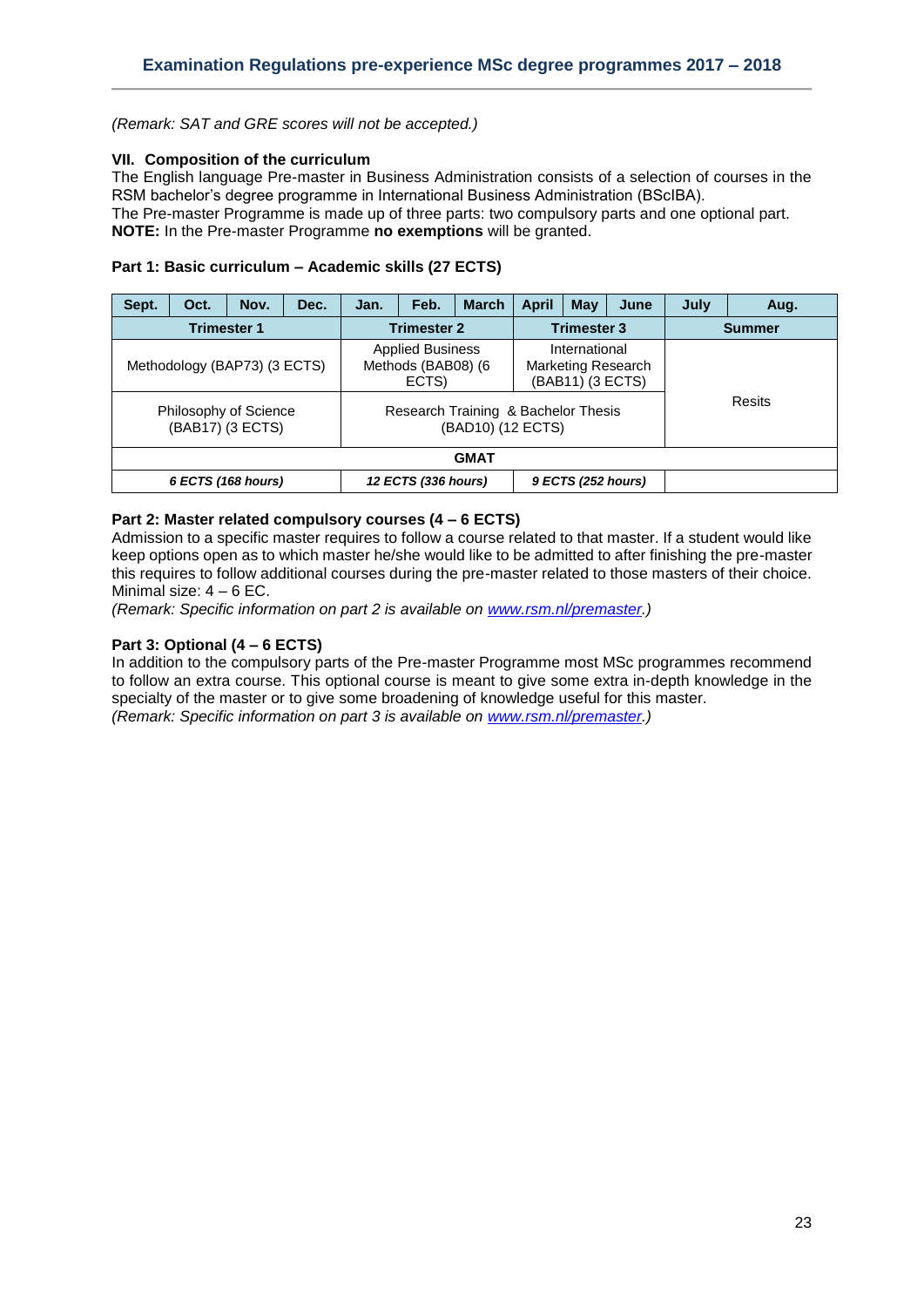# <span id="page-23-0"></span>**B. Nederlandstalig Premaster Programma Business Administration**

## **I. Preambule**

De Rotterdam School of Management, Erasmus University biedt een eenjarig Premaster Programma aan voor studenten met een bachelordiploma van een aan Bedrijfskunde verwante geaccrediteerde Hbo-opleiding.

Studenten die het Premaster Programma hebben afgerond en die Engels sufficiënt zijn, ontvangen een bewijs van toelating voor een eenjarige initiële MSc programma van de RSM). Het bewijs van toelating moet binnen één jaar na afronding verzilverd worden.

Studenten met een afgerond Premaster Programma kunnen zich ook aanmelden voor het 1½-jaar durende programma MSc International Management - CEMS (MScIM – CEMS), maar dit programma heeft additionele selectie- en toelatingscriteria (zie [www.rsm.nl/master\)](http://www.rsm.nl/master).

Het afronden van het Premaster Programma (plus aangetoonde Engels sufficiëntie) geeft géén recht op een bachelordiploma.

## **II. Studielast en –duur**

Het eenjarige Premaster Programma heeft een studielast van minimaal 31 – 33 ECTS.

Het programma dient in maximaal twee opeenvolgende jaren afgerond te zijn. Indien het Premaster Programma na twee jaar niet is afgerond vervalt de geldigheid van de behaalde resultaten.

## **III. Selectie- en toelatingscriteria Premaster Programme**

Het Premaster Programma is bestemd voor studenten met een bachelordiploma van een aan Bedrijfskunde verwante door de NVAO geaccrediteerde Hbo-opleiding. Tot het programma worden studenten toegelaten van wie redelijkerwijs verwacht kan worden dat zij met een bepaald niveau van opgedane kennis en vaardigheden zowel de premaster als de Master met succes binnen een redelijke termijn kunnen afronden. Voor de toelating hanteert RSM daarom selectiecriteria en toelatingseisen. Studenten worden geselecteerd op basis van:

Een afgeronde toelaatbare Hbo-opleiding;

- Gewogen gemiddeld cijfer (GPA) over minimaal de eerste drie jaren van het HBO, van minimaal een onafgeronde 7 bij vooraanmelding en toelating;
- Een GMAT-score van minimaal 600.

Bovendien is de omvang van de groep premaster studenten per studiejaar aan een maximum gebonden. Per september 2017 worden er maximaal 200 studenten tot het Nederlandstalige Premaster Programma toegelaten.

De nadere toelatingsvoorwaarden zoals deadlines en formulieren zijn gepubliceerd op de website van de RSM: [www.rsm.nl/premaster](http://www.rsm.nl/premaster) .

# **IV. Toelaatbare opleidingen**

Studenten kunnen zich aanmelden voor het Nederlandstalige premasterprogramma indien zij een geaccrediteerde Hbo bacheloropleiding succesvol hebben afgerond met daarin vakken die betrekking hebben op alle relevante gebieden van Bedrijfskunde. Dit komt neer op een minimum van 120 ECTS aan relevante vakken in minstens 5 van de 7 hieronder genoemde vakgebieden inclusief wiskunde en statistiek (op voldoende niveau): Finance & Accounting, Marketing, HRM, Strategic Management, Supply Chain Management/ Logistics, Business Information Management, (Business) Economics.

# **V. GPA**

Alleen studenten met een **gewogen gemiddeld cijfer** (grade point average, afgekort GPA) van **minimaal een 7,0 (onafgerond)** gebaseerd op de gehele vierjarige opleiding komen in aanmerking voor selectie. Indien de Hbo-opleiding bij aanmelding voor het premasterprogramma nog niet helemaal is afgerond wordt een GPA gevraagd van ten minste een 7 (onafgerond) voor minimaal de vakken in de eerste drie Hbo-jaren (inclusief propedeuse).

# **VI. GMAT**

Naast een afgeronde Hbo-bacheloropleiding moet een Hbo-student ook een GMAT (Graduate Management Admission Test) afgelgd hebben met een minimale score van 600 om toegelaten te kunnen worden tot het premasterprogramma. De test bestaat uit drie delen: een kwantitatief deel, een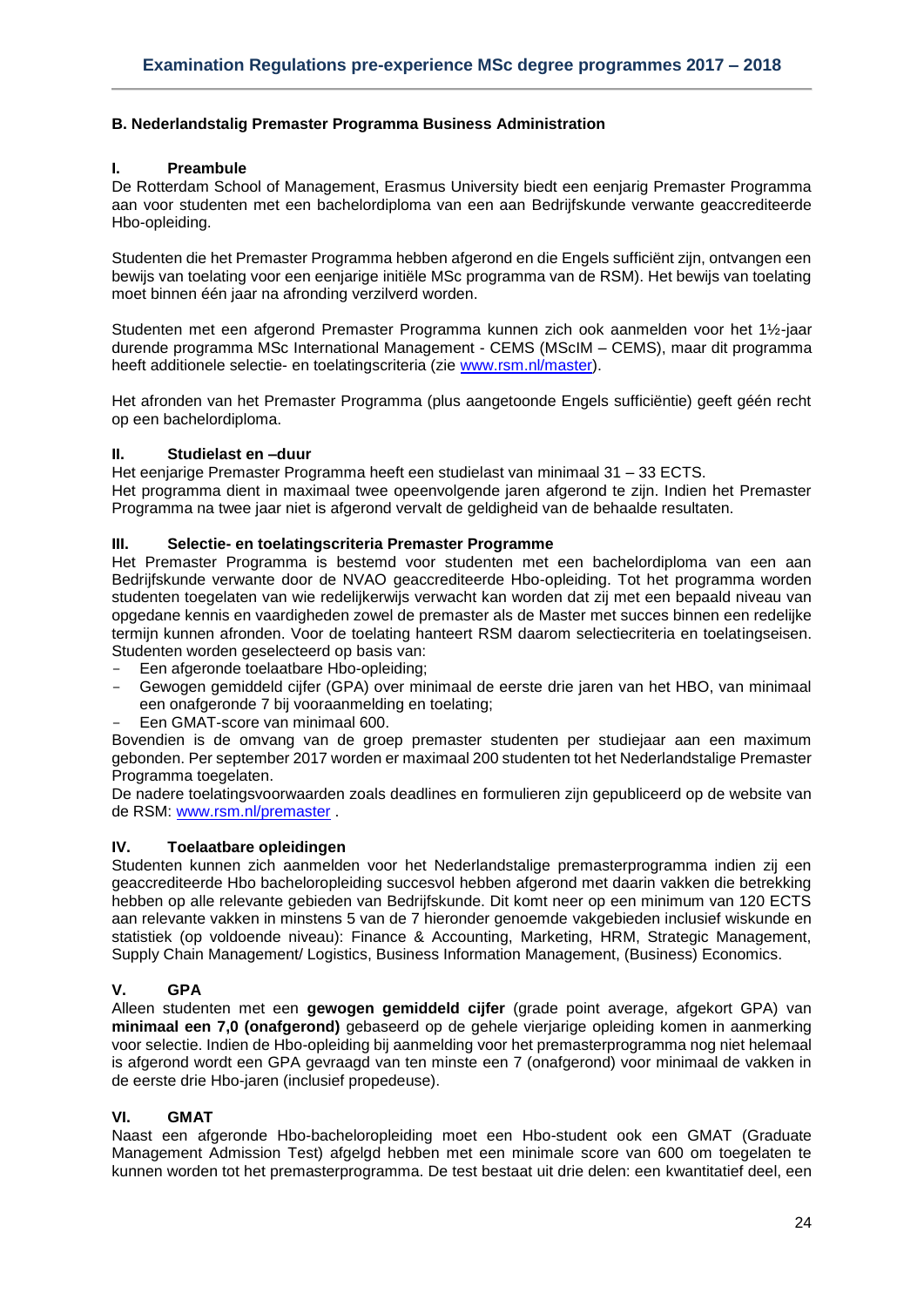verbaal deel en een schriftelijk analytisch deel. De eerste twee delen bepalen de score. Voor RSM is het niet noodzakelijk om het schriftelijk analytisch deel te voltooien. De score voor de GMAT test dient minimaal 600 te zijn. De test mag bij aanvang van de master niet ouder zijn dan twee jaar.

## **VII. Het onderwijsprogramma**

Het onderwijsprogramma bestaat uit een aantal specifieke vakken van de bacheloropleiding Bedrijfskunde: een verplicht basispakket bestaande uit academische vaardigheden (27 ECTS), een verplicht pakket master-specifieke vakken (4 – 6 ECTS) en een optioneel pakket (4 – 6 ECTS).

**1. het verplichte basispakket =** academische vaardigheden (27 ECTS). Zie hieronder het basispakket weergegeven.

| Sept.             | Okt.                                  | Nov.                     | Dec.                                        | Jan.        | Feb.                                    | <b>Maart</b>                                   |  | <b>April</b>        | Mei | Juni | Juli | Aug. |
|-------------------|---------------------------------------|--------------------------|---------------------------------------------|-------------|-----------------------------------------|------------------------------------------------|--|---------------------|-----|------|------|------|
|                   | 1 <sup>e</sup> trimester              | 2 <sup>e</sup> trimester |                                             |             | 3 <sup>e</sup> trimester                |                                                |  |                     |     |      |      |      |
| (3 ECTS)          | Methodologie (BKB0002)                | & technieken             | Statistische methoden<br>(BKB0019) (6 ECTS) |             |                                         | Marktonderzoek<br>(BKB0024) (3 ECTS)           |  | <b>Hertentamens</b> |     |      |      |      |
|                   | Wetenschapsleer<br>(BKB1016) (3 ECTS) |                          |                                             | $(12$ ECTS) |                                         | Research Training & Bachelor scriptie (BKBBTH) |  |                     |     |      |      |      |
| 6 ECTS (168 uren) |                                       |                          |                                             |             | 12 ECTS (336 uren)<br>9 ECTS (252 uren) |                                                |  |                     |     |      |      |      |

- 2. **het verplichte inhoudelijk kennisgebied =** master-specifiek vak (4-6 ECTS). Welke vak het betreft, kan worden teruggevonden op de premaster website. De lijst met vakken is te vinden op de premaster website [www.rsm.nl/premaster](http://www.rsm.nl/premaster) .
- 3. **Tevens is er een optioneel onderdeel (4-6 ECTS**): dit is een vak dat door de gekozen Master wordt aanbevolen. Dit vak biedt verdieping in het betreffende vakgebied of biedt verbreding en context aan. De lijst met vakken is te vinden op de premaster websit[e www.rsm.nl/premaster](http://www.rsm.nl/premaster) .

# **VIII. Engels sufficiëntie**

Om in aanmerking te kunnen komen voor een bewijs van toelating tot de master, dient een student naast het Premaster Programma ook te voldoen aan de gestelde norm van het niveau van de Engelse taalbeheersing. Dat aan deze norm is voldaan kan aangetoond worden op één van de volgende manieren:

- een [TOEFL-test](http://www.toefl.org/) met een minimale score van 91 (iBT web based) met een minimum van 22 op alle deelscores;
- een [IELTS-test](http://www.ielts.org/) met een minimale score van 6,5 met een minimum van 6,5 voor alle vier deelscores;
- de [Intake toets van het Taal-](http://www.eur.nl/ttc/studenten/taaltoets/) en Trainingscentrum van de Erasmus Universiteit Rotterdam, niveau C1.1.

Op het moment van aantonen van je Engelse taalvaardigheid mag het betreffende certificaat niet ouder zijn dan twee jaar. Mocht je een van bovenstaande documenten niet hebben, dan dien je één van deze toetsen volgens de eisen af te ronden gedurende de pre-master **vóór aanvang van de masteropleiding**.

Op de Erasmus Universiteit Rotterdam worden ook *taalcursussen* aangeboden, bekijk deze op **[www.eur.nl/ttc/studenten/taalcursus](http://www.eur.nl/ttc/studenten/taalcursus)**. De kosten van toetsen en cursussen worden niet vergoed door RSM.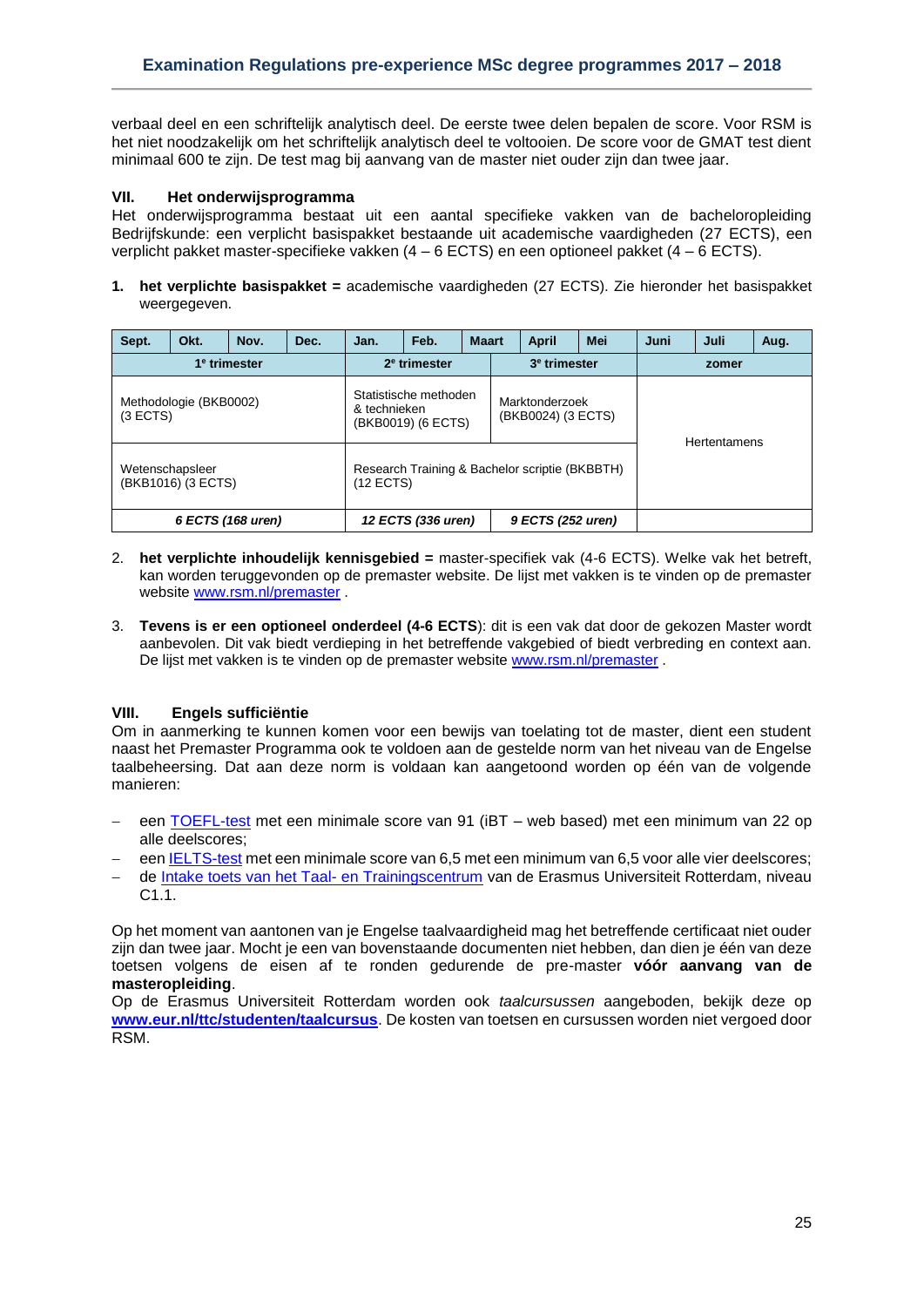# <span id="page-25-0"></span>**IV Rules and Guidelines 2017 – 2018**

## <span id="page-25-1"></span>**Section 1 – General**

## <span id="page-25-2"></span>**Article 1.1 – Applicability of the Rules and Guidelines**

1. These Rules and Guidelines are applicable to the curriculum and final exam, examinations and tests of the following one year pre-experience Master of Science degree programmes at the Rotterdam School of Management, Erasmus University (respectively Isat code, name of the programme and abbreviation): 60644 Business Administration (*Accounting & Financial Management as well as the Master in Management programme*) (BA); 60453 Business Information Management (BIM); 60409 Finance & Investments (FI); 60456 Global Business & Sustainability (GBS) ; 60645 Human Resource Management (HRM); 60458 Management of Innovation (MI); 60063 Marketing Management (MM); 60457 Organisational Change & Consulting (OCC); 60093 Supply Chain Management (SCM); 60455 Strategic Entrepreneurship (SE); 60066 Strategic Management (SM).

These master´s degree programmes are hereinafter referred to as the *degree programme*.

2. These regulations are as far as possible by analogy applicable to the curriculum and examinations of the Hbo premaster programmes (Annex 2 A. and B. of the TER) and the premaster course parts of the Master in Management programme (Annex 3 of the TER).

## <span id="page-25-3"></span>**Article 1.2 – Definitions**

- 1. Unless stated otherwise, in these Rules and Guidelines, the same definitions will be used as formulated in the Teaching and Examination Regulations of the degree programme.
- 2. Fraud: the action or negligence of a student as a result of which it is impossible, entirely or in part, to form a correct judgment concerning his/her or someone else's knowledge, insight and skills.

#### <span id="page-25-4"></span>**Article 1.3 – Day-to-day procedure of the Examination Board**

<span id="page-25-5"></span>The Examination Board may assign portfolios to its members for taking care of daily procedures.

#### **Article 1.4 – The authority to examine, the appointment of examiners**

- 1. For the purpose of conducting examinations and establishing the results thereof, the Examination Board appoints the examiners in compliance with the following rules:
	- a) At the start of the Academic Year the Examination Board appoints the examiners for the duration of that year;
	- b) Tenured and tenure track RSM academic staff (assistant professors, associate professors, endowed and full professors) as well as tenured RSM lecturers will be appointed as examiner for the teaching within their discipline (category 1 examiners);
	- c) At the request of the Department, other members of the RSM academic personnel (e.g. untenured lecturers, researchers, PhD-candidates) may be appointed as an examiner for a specific course (e.g. thesis trajectory) (category 2 examiners);
	- d) At the request of the Department, a former member of the RSM academic staff or a (former) member of academic staff of another School of the EUR or any other research university may be temporarily appointed as an examiner for a specific course (e.g. thesis trajectory). This person must meet the following requirements: a completed PhD, or a university master´s degree with demonstrable extensive experience in performing scientific research. Furthermore, at least a hospitality agreement is required (category 3 examiners);
	- e) A UTQ (University Teaching Qualification, in Dutch BKO) or equivalent is preferable;
	- f) An examiner who is appointed for the first time shall be mentored by an experienced examiner from the relevant Department.
- 2. In case of special circumstances, the Examination Board may grant exceptions to the above rules.
- 3. The examiners provide the Examination Board the information requested.
- 4. All appointed examiners shall be registered in the RSM's Examiners Register.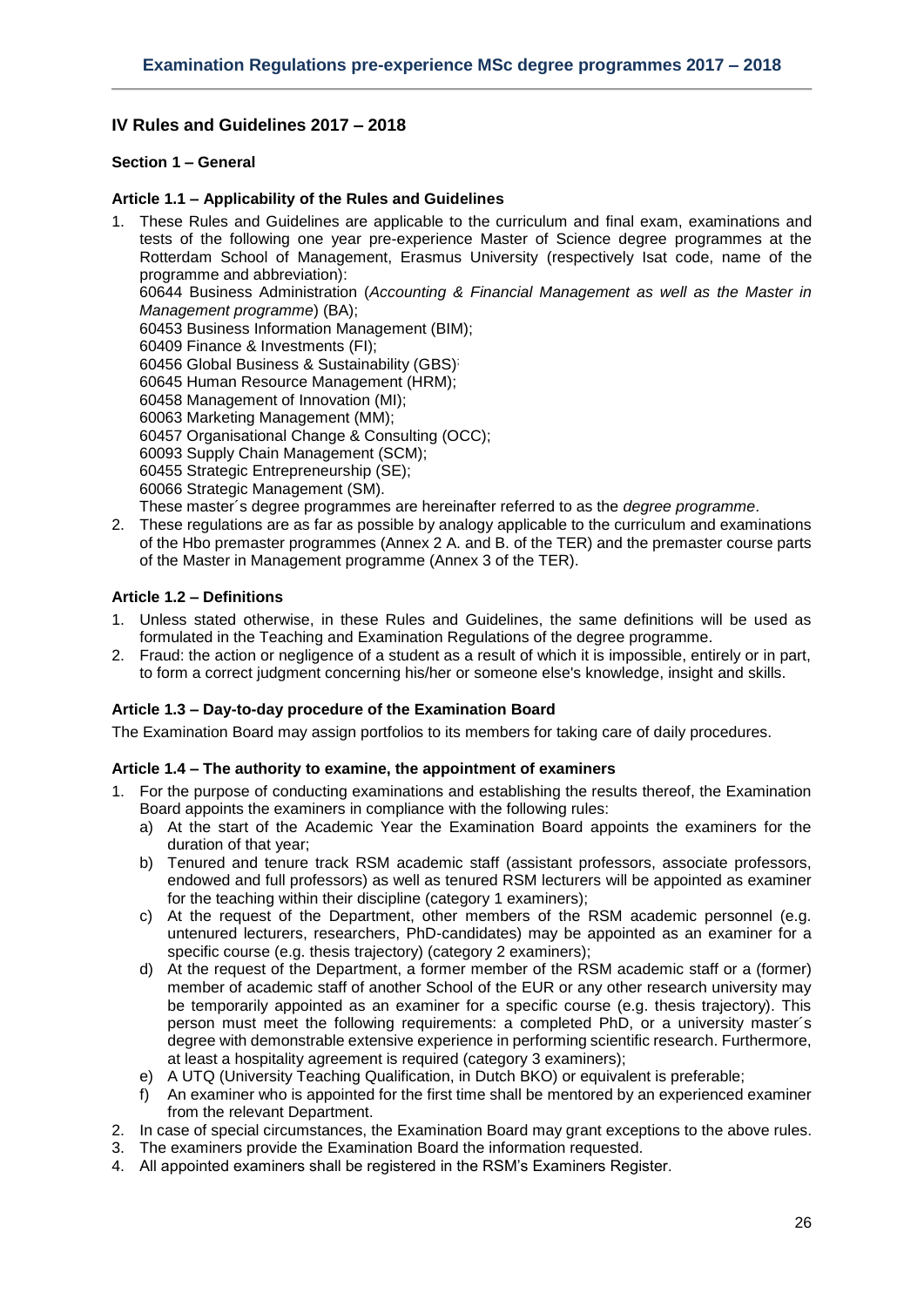5. The Examination Board can suspend or withdraw the appointment as examiner if the person concerned persistently fails to comply with the applicable examination regulations or to deliver examinations that meet the minimum quality standards. The Examination Board will not do so until the person concerned in all fairness has had a chance to conform to the relevant rules.

## <span id="page-26-0"></span>**Article 1.5 – The criteria**

In the decision-making process the Examination Board employs the following criteria as a guideline – and in case of contrariety of criteria weighs the importance of employing one against another –:

- the preservation and maintenance of the quality and grading criteria of each examination or test;
- the efficiency of the study, for example, expressed in terms of limiting loss of time (wherever possible) for students who make rapid progress with their studies when preparing for examinations or tests;
- motivating students to interrupt their studies as soon as possible in cases where it is very unlikely that they will pass their examinations;
- protecting students from trying to take on too large a study load;
- maintaining an environment in which students and staff can work effectively and efficiently;
- extending leniency towards students who, through circumstances beyond their control, have encountered delays during their studies.

## <span id="page-26-1"></span>**Section 2 – Exemptions**

# <span id="page-26-2"></span>**Article 2.1 – Exemption from practical tests**

- 1. A request for exemption from the obligation to take part in practical tests, as referred to in Article 2.4 of the Teaching and Examination Regulations, should be submitted by the student in writing, with reasons and supported by documentation, to the Examination Board at least four weeks before the practical test for which exemption is requested is scheduled to begin. In exceptional cases, the Examination Board may permit derogation from the period stated in the last sentence.
- 2. The Examination Board makes a decision within four weeks of receiving the request. The student is informed immediately of the decision.

#### <span id="page-26-3"></span>**Section 3 – Rules concerning good course of things during examinations and tests**

#### <span id="page-26-4"></span>**Article 3.1 – Registration for examinations and written tests**

- 1. A student who is registered for a course in Osiris will be automatically registered for all of that course's tests with the exception of the re-sit, if applicable. Registration for a re-sit is possible via Osiris during the registration period starting 35 days before the test and expiring seven days before the test. During this period, registration is also possible at the ESSC.
- 2. The head of the Department for Exam Administration RSM can, with the approval of the Examination Board, establish specific rules for proper registration for examinations, or written tests by virtue of the Teaching and Examination Regulations of the programme and the Rules and Guidelines of the Examination Board. These specific rules will be announced in a proper manner in sufficient time.
- 3. The Examination Board can derogate from the date of registration referred to in paragraph 1 if the student, as a result of force majeure, has been unable to apply on time and correctly. Under certain circumstances, force majeure may be said to exist in the event of, for example, a student was unable to apply in the usual way (OSIRIS-online, in writing, another student) because of sickness or special family circumstances. The student should submit the request for this as soon as reasonably possible.
- 4. After the official registration deadline, students can still register at the ESSC counter up to two working days before a test, for an administrative fee of  $\epsilon$  20,00 per test. Students will receive a receipt which they should take to the test as proof of registration for the test. In case this late registration period of two working days of the ESSC has expired, students from RSM can still register, but only after paying € 20,00 administration fee (no refund possible) via the online EBS paying system via this link: https://lateregistration.rsm.nl. This fee has to be paid on the day of the examination at the latest. If the payment is done, the student will receive a confirmation on the student e-mail account. In addition, the Examination Board will inform the Exam Administration and the Programme Manager that the grade for the test can be registered in Osiris.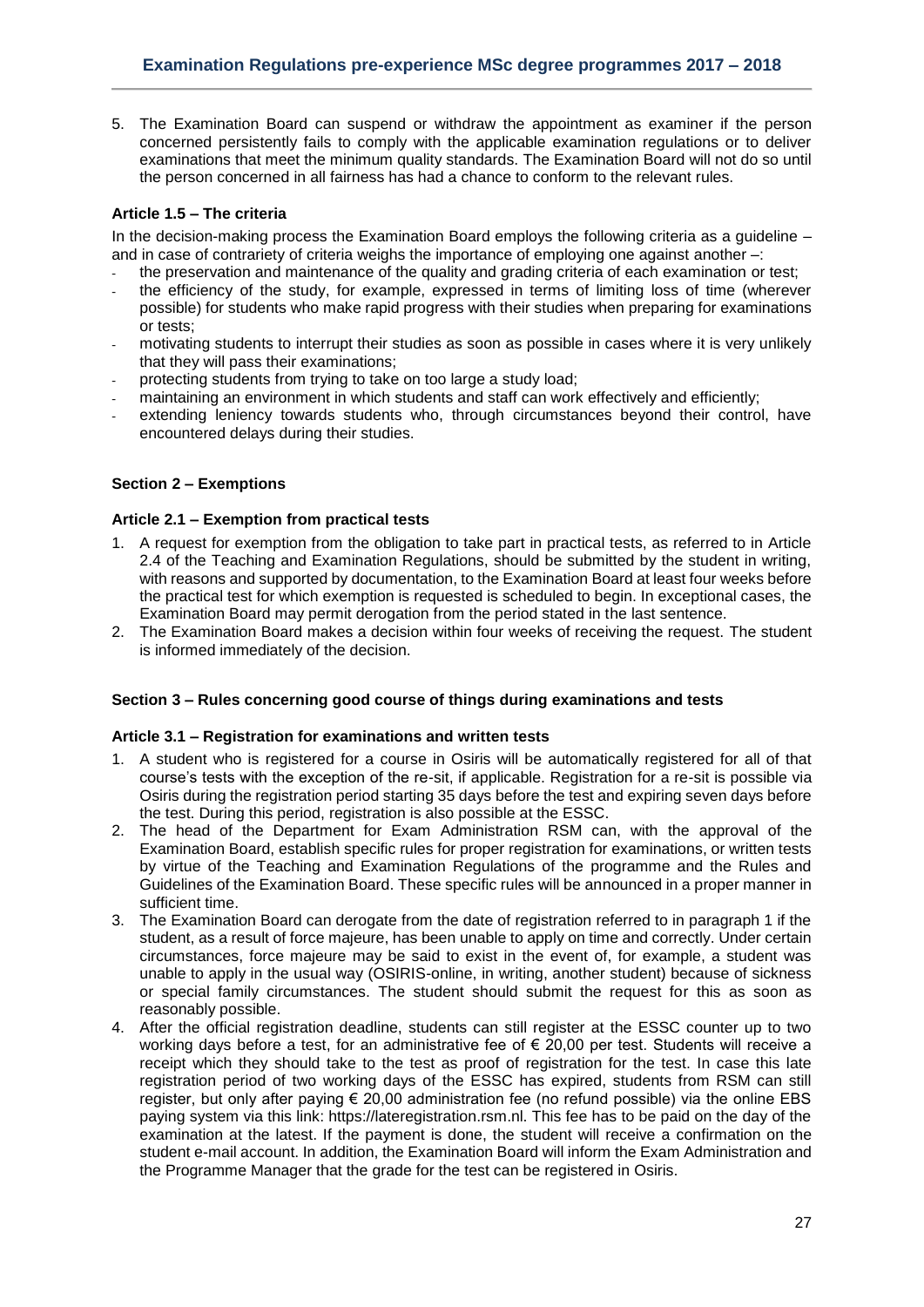- 5. Anyone who has not applied for an examination or a written test in accordance with the provisions of or by virtue of these R&G may not take part in the examination or test concerned. If, notwithstanding the foregoing, the student nevertheless takes part in the examination or test, the examiner and the Examination Board will not establish a grade.
- 6. Students who received a campus ban from the Executive Board of the EUR may not participate in the tests in the designated examination rooms and halls of the Woudestein-complex of the EUR during the ban.

# <span id="page-27-0"></span>**Article 3.2 – Entering and leaving the room in which the written test is being held**

- 1. Only a student who has applied on time and correctly for the written test may take part in the test concerned, and will be admitted to the room where the written test is being held.
- 2. Admission to the hall where a written test is organized is declined fifteen minutes after the start of the written test concerned. A student who is admitted to the hall after the start of the examination concerned should ensure that he/she causes as little disturbance as possible to the students already present.
- 3. A student taking part in the test may not leave the room earlier than one hour after the start of that test. A student who leaves the test before the end of the test concerned should ensure that he/she causes as little disturbance as possible to the students still present.
- 4. A student taking part in the test may, on request and with the permission of the examiner or the invigilator, leave the test's hall a while to use the toilet as from one hour after the start of the written test until half an hour before the end of the test. This permission is granted only to one student at a time. In exceptional cases, the examiner or invigilator may derogate from these rules in favour of the student.
- 5. Personal belongings such as coats, bags, mobile phones, watches and other items that are not allowed to be used during the written test are not allowed to be brought into the hall where the test is held. These must be placed outside the test room in lockers, if available. If no lockers are available, coats must be placed over the chair. Bags must be closed and out of reach of the student. Watches, mobile phones and such must be switched off and out of reach of the student.
- 6. Scrap paper, examination questions, answers and other examination-related documents may not be taken from the room during and after the examination. Only when clearly indicated on the front page of the test paper, scrap paper may be taken by the student after the official examination time has elapsed.
- 7. The head of the Department for Exam Administration can, with the approval of the Examination Board, establish specific rules concerning entering and leaving the room in the Van der Goot (former M-) Building in which the written tests is being held, by virtue of the Teaching and Examination Regulations of the programme and the Rules and Guidelines of the Examination Board. These specific rules will be announced in a proper manner in sufficient time.

# <span id="page-27-1"></span>**Article 3.3 – General provisions concerning order during the written test**

- 1. On behalf of the Examination Board, the invigilators appointed for this purpose are charged with maintaining order during the written test. An examiner may act as invigilator.
- 2. Every student should comply with the instructions of the invigilator. If a student does not comply with the instructions of the invigilator, or does not obey his /her request, the invigilator may exclude him/her from taking further part in the test, with the consequence that no result will be established.
- 3. During the written test, the student must, at the request of the examiner or the invigilator, prove his/her identity with a valid proof of registration (student card) or another legally valid proof of identity.
- 4. Only a valid proof of registration (student card), another legally valid proof of identity, the registration verification, the exam paper and answer sheet, writing materials and a ruler may be placed on the candidate's desk. No study material such as a (graphical) calculator, literature or other sources of information may be placed on the student's desk unless explicitly authorized by the examiner in advance and stated on the front page of the test paper. These study aids (without any notes on them) are solely for the student's own use. During the examination the candidate is not allowed to make use of a dictionary. In addition, a maximum of one cold snack and one bottle of non-alcoholic drink are allowed for own use. The use of food and drink should not in any way cause inconvenience, at the discretion of the principal invigilator.
- 5. A student taking part in the test is obliged, on request of the invigilator, to show, and if requested, to hand over, the materials that he/she has with him/her.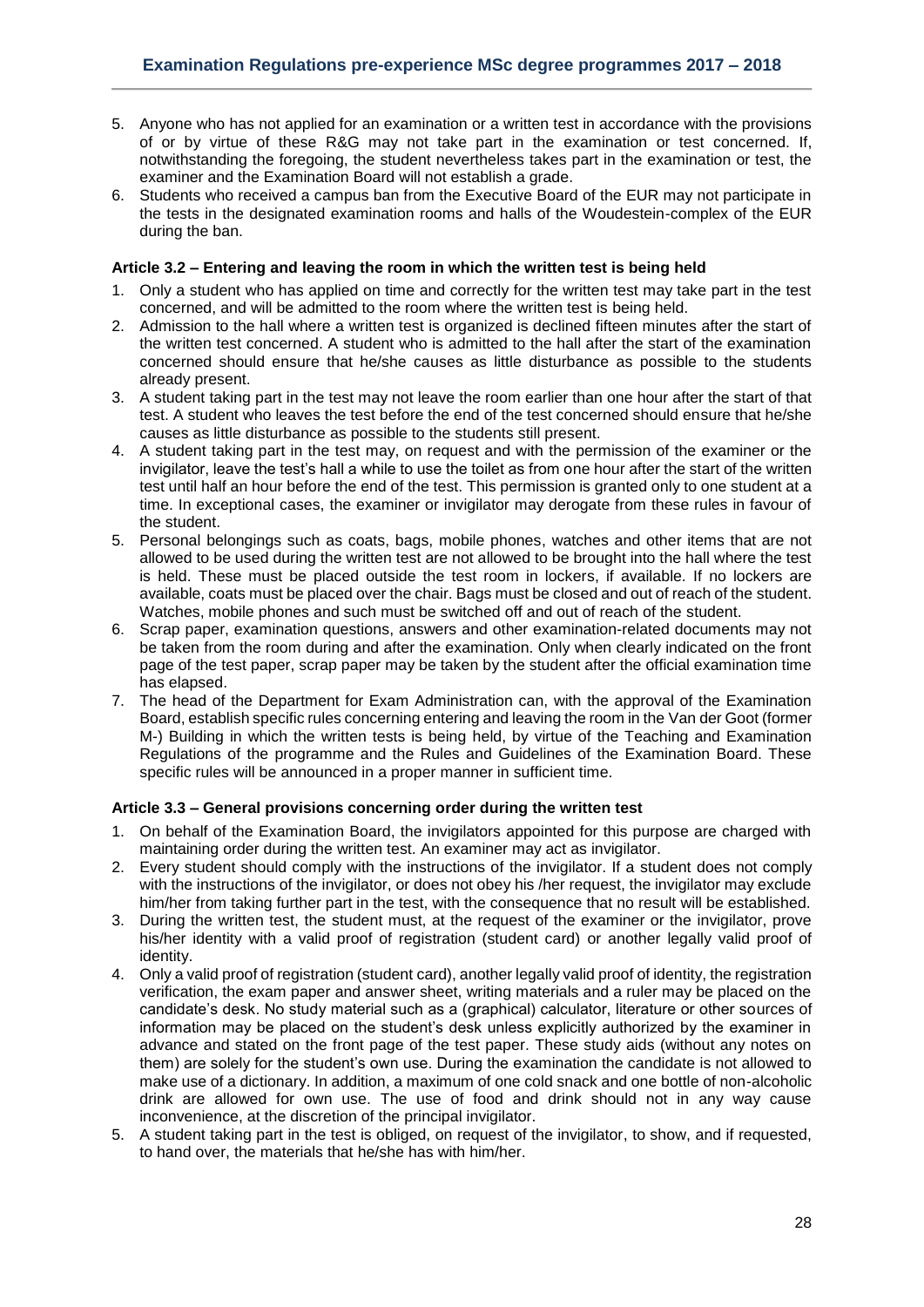- 6. Only the paper provided by EUR is to be used for the written test. The use of the student's own paper is not permitted.
- 7. A student taking part in the written test should write his/her name, signature and student /examination number on each sheet of paper that is handed in. The invigilator checks whether this has been done correctly before the test is handed in to him/her.
- 8. The head of the Department Exam Administration can, with the approval of the Examination Board, establish specific rules concerning the order during the written test in the Van der Goot (former M- ) Building, by virtue of the Teaching and Examination Regulations of the programme and the Rules and Guidelines of the Examination Board. These specific rules will be announced in a proper manner in sufficient time.

## <span id="page-28-0"></span>**Article 3.4 – Fraud**

- 1. If in the matter of taking a test, fraud within the meaning of Article 1.2 is detected or suspected, this is set down in writing as soon as possible by the invigilator or the corresponding examiner. The invigilator may ask the student to make available any items of evidence. A refusal to do this is recorded in the written report. The student is given the opportunity to add written comments to the written report of the invigilator. The written report and any written comments are handed over to the Examination Board as soon as possible.
- 2. The Examination Board or the examiner may exclude a student who has committed fraud from further participation in the examination of which the test for which the irregularity was detected is part, and/or take other appropriate measures. The exclusion has the consequence that no result will be established for the examination or test concerned. Before the Examination Board decides to make the exclusion, it gives the student the opportunity to give his/her account.
- 3. The other appropriate measures as referred to in paragraph 2 may consist of, among others, the following sanctions:
	- a. reprimand;
	- b. invalidation of the examination and/or test concerned;
	- c. exclusion from one or more examinations and/or tests;
	- d. exclusion from one or more examination periods;
	- e. a combination of the above measures to a maximum of exclusion for at most one year;
	- f. in a serious case of fraud the Examination Board may advise the Executive Board to end the enrolment for the programme of the person concerned once and for all.

#### <span id="page-28-1"></span>**Section 4 – The examinations and tests of the courses**

## <span id="page-28-2"></span>**Article 4.1 – The questions and assignments, assessment plan, peer review protocol and publication exam questions**

- 1. The form of the examination of a course as mentioned in article 4.2 of the Teaching and Examination Regulations will be announced in the course manual.
- 2. The examination of a course must meet the following conditions: valid, reliable, transparent and efficient. These conditions are detailed in RSM's testing policy document.
- 3. The questions and assignments of the examination of a course do not go beyond the sources announced in advance from which the examination material is derived. These sources need to be announced in the course manual before the start of the course.
- 4. The examination of a course is representative of the learning objectives of the course in terms of content and form and in line with the end terms of the degree programme. This is documented in a course assessment plan that will be published in the course manual.
- 5. The questions and assignments of an examination are clear and unambiguous, and are asked in such a way, or contain such instructions, that the student can know how comprehensive and detailed the answers must be.
- 6. Well in advance of a written test being held, the examiner gives the students the opportunity, if possible, to peruse a written sample of a similar examination, and also the model answers and the norms on the basis of which the assessment was made.
- 7. The duration of the examination is such that examinees have sufficient time, measured according to reasonable criteria, to answer the questions.
- 8. In advance of the test concerned being held, the examiner asks a colleague to check the test on the instructions mentioned in this article. The Examination Board may prescribe a peer review protocol.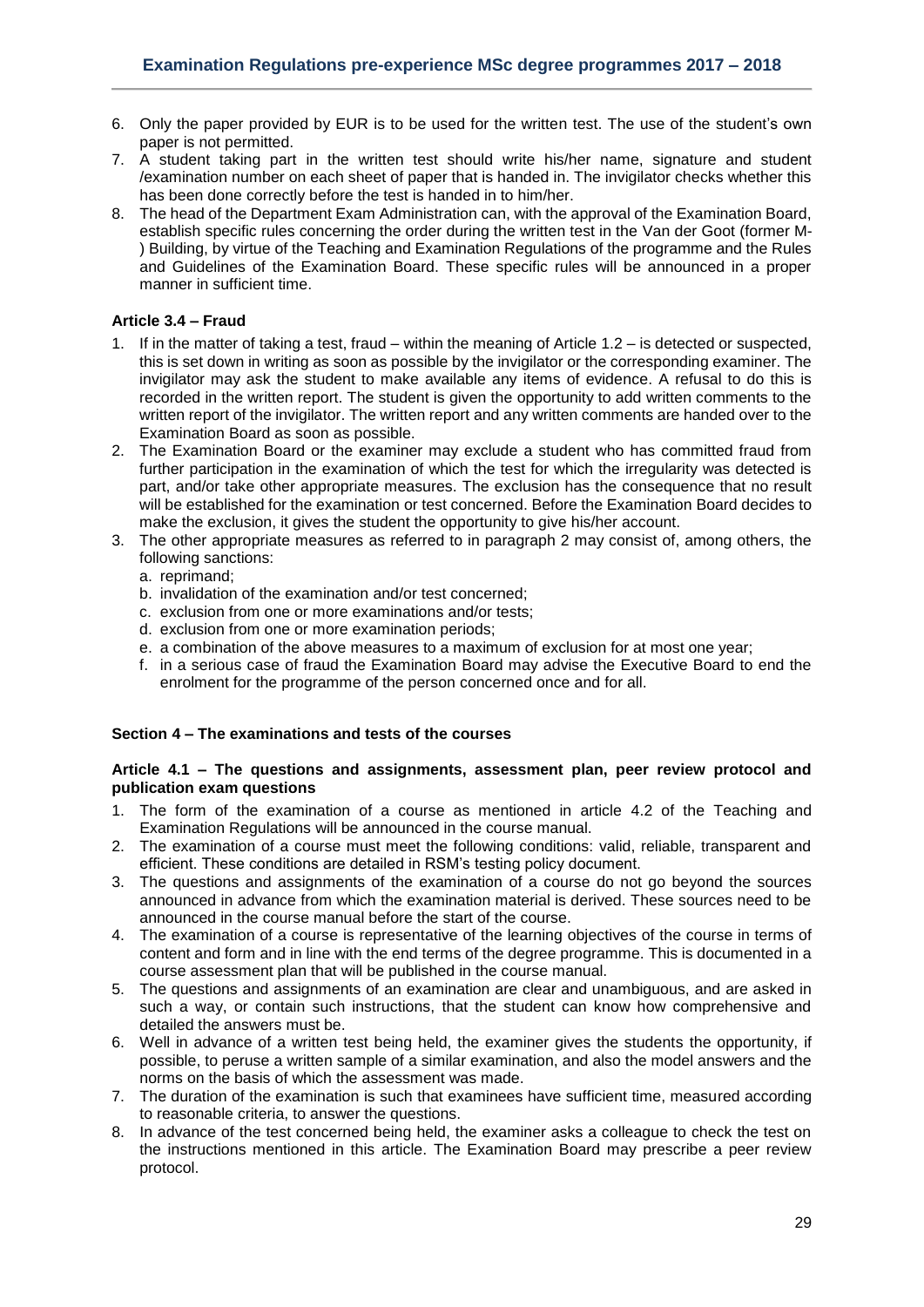9. The examiner will post the examination questions and (model) answers on Blackboard right after the exam so that students can check which questions they have answered (in)correctly. If a student lodges a complaint to the Examination Board then this information should be included to substantiate the complaint.

Upon the examiner's request the Examination Board may grant the examiner an exemption from posting the answers on Blackboard in the event of important reasons.

## <span id="page-29-0"></span>**Article 4.2 – Assessment criteria**

- 1. Wherever possible, assessment of written tests, takes place on the basis of previously established model answers and criteria, which can possibly be modified as a result from correcting the tests.
- 2. The assessment method is sufficiently transparent that the examinees can see how the results of the tests were established.
- 3. In cases of tests of an examination given and assessed by more than one examiner, the Examination Board ensures that the examiners' assessment is based on the same criteria. If necessary, it shall appoint a supervising examiner for conducting the tests.

## <span id="page-29-1"></span>**Article 4.3 – Determining the grades: rounding off, averaging, passing, grade floor**

- 1. Examinations and tests are assessed with grades on the scale 0.0 10.0, accurate to one decimal point, where a 5.5 is the lowest pass grade*. Practical tests may be assessed with a 'pass' or 'fail'*. Also, sufficient results of examinations and tests taken in the context of an international exchange at a foreign university will be displayed with a '*pass'*. A programme component has been passed only if the examinations of all courses that are part of that programme component have been passed. Tests assessed with a '*pass*' or *'fail'* cannot be averaged nor included in the GPA calculation.
- 2. If grades have to be rounded off and averaged within a course, or between examination parts or to determine the GPA or the classification – the following rules apply by default:
	- unless otherwise stated in the study guide or the relevant course manual, grades are averaged according to the weighted average of the credits, where the average is rounded off to the nearest decimal place. For example, if rounded off to one decimal place, 5.450 is rounded to 5.5, and 6.9449 is rounded to a 6.9. If rounded off to two decimal places (for example to calculate the overall GPA or a cum laude) a 8.2449 is rounded to a 8.24 and a 8.2450 is rounded to a 8.25, etc.;
	- in case the assessement of a course is based on more than one test, then the rule applies that the separate tests are rounded off at one decimal place and the final grade is rounded to one decimal place. All intermediate computations are not rounded off. The same applies if the assessment of one test in fact consists of two parts (such as partly multiple-choice questions and partly open questions): both parts must be considered as separate tests.

For example:

| weighing<br>factor | Grade per test<br>unrounded | Grade per test | correct<br>is | incorrect.<br>İs |
|--------------------|-----------------------------|----------------|---------------|------------------|
| 20%                | 6.32                        | 6.3            | 1.26          | 1.3              |
| 80%                | 5.58                        | 5.6            | 4.48          | 4.5              |
|                    |                             |                | 5.74          | 5.8              |
|                    |                             | final grade:   | 5.7           | 5.8              |

- 3. If the examination is assessed on the basis of more than one test, no final grade for the examination will be calculated if one of the test grades is lower than a 5.5. In that case the student has failed the examination. Tests that can be taken only once per academic year, most likely practical tests such as case reports and team assignments, are exempted from this rule.
- 4. In case the course manual for a particular course holds additional or other rules to those stated under paragraph 2 or 3, these rules are only valid if published at least two months ahead of the date of a test and under written approval of the Examination Board. If these latter provisos are not met the default rules under paragraph 2 or 3 continue to apply.
- 5. For the establishing of grades for a multiple-choice test the following principles apply:

a. No wrong answers in the test counts as a 10.0.

b. All questions incorrect up to and including the number of correct answers that correspond with the random guessing counts as a 0.0 This means that the '0.0' amounts to: (the number of multiple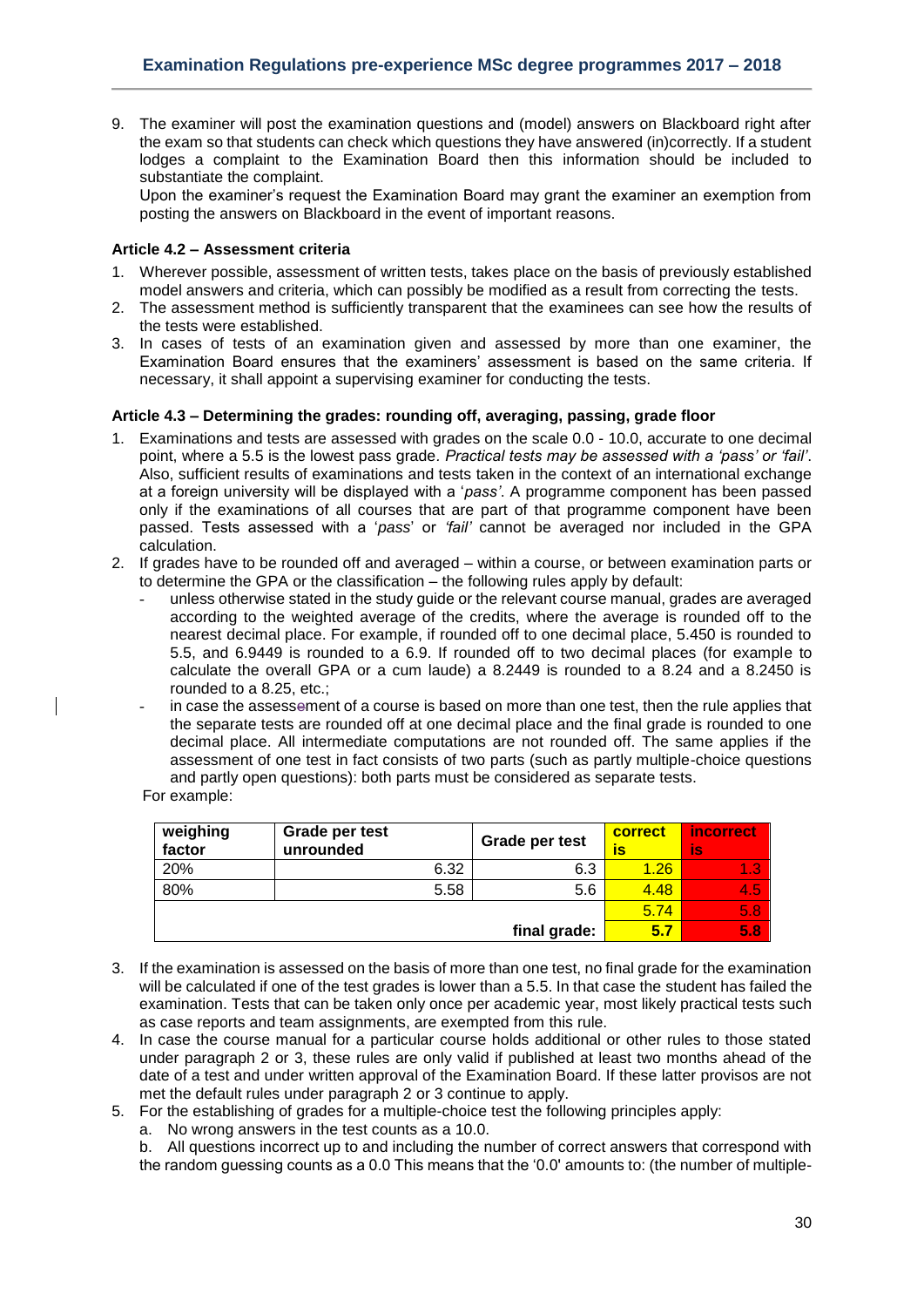choice questions)/(the number of response alternatives). For instance 40 questions and 4 response possibilities: 40 / 4 = 10: 10 answers correct counts as a 0.0.

c. Each question has equal weight. The weight per correct answer above the random selection then is in case of for example 40 four choice questions:  $30(40 - 10)$  questions make the difference between a 0.0 and a 10.0 (so 10 points): so, each question is worth  $10/30 = 1/3$  points.

d. The standard cut score for pass/fail is set on 5.5. In case of for example 40 four choice questions the cut score is at 27 correct answers, rounded off  $(10 + 5.5/ 0.33)$ . The grade will be a 5.7.

If an examiner concludes that a multiple-choice question is incorrect after the examination, this question should be dropped. Consequently, the multiple-choice test will have fewer questions and this can affect the cut score of the examination as well as the weight of each good answer in the grade of a student.

Only if the exam question in itself is correct but has more than one correct answer, it remains part of the MC-test. If all answers to a question are considered correct, it does not assess anything i.e. has no value, and will therefore not count as part of the examination and should be removed. Examiners may only derogate from these instructions with the approval of the Examination Board.

- 6. Examination results are registered centrally by the Department for Exam Administration RSM Erasmus University.
- 7. In derogation from the previous paragraphs of this article, results of examinations and tests taken in the context of an international exchange are established under the authority and responsibility of the foreign university.

# <span id="page-30-0"></span>**Section 5 – The Thesis Trajectory**

## <span id="page-30-1"></span>**Article 5.1 – The thesis, the thesis committee and admission to the thesis defence**

- 1. The thesis trajectory is an individual project.
- 2. The thesis trajectory is assessed by a thesis committee.
- 3. This thesis committee shall consist of at least two members: a coach and a co-reader. The composition of the thesis committee should furthermore meet the following criteria:
	- a. The members of the thesis committee must be appointed as an examiner by the Examination Board;
	- b. The *coach* must be a member of the academic RSM personnel associated with the department offering the MSc-programme concerned: this includes tenured and tenure track staff as well as PhD candidates and untenured lecturers as long as they are appointed as an examiner. Furthermore, an exception can be made for former faculty members or PhD candidates who were associated with the department offering the MSc programme concerned: they may continue to act as coach after the termination of the employment contract for a maximum of one year. Hence, all other examiners including external faculty (from other EUR schools or other universities) may act as co-reader only;
	- c. The *co-reader* is preferably a member of the academic RSM personnel associated with another MSc programme than the one with which the coach is associated;
	- d. At least one of the two members must be a tenured or tenure track faculty member. Hence, pairs consisting exclusively of PhD-candidates and/or untenured lecturers are not allowed.
	- e. Coach and co-reader are allowed to be members of the same department offering the MSc Programme, under the additional requirement that (co-)promotors are not allowed to sit on a thesis committee with their PhD students, and job appraisers are not allowed to form a committee with job appraisees without a PhD degree. The Thesis Coordinator of the MSc programme shall submit a list of the internal thesis committees to the Examination Board for endorsement via ec@rsm.nl;
	- f. At the request of a student an internal or external expert may be temporarily appointed as a coreader of a thesis committee. This person must meet the following requirements: a completed PhD, or a university master´s degree with demonstrable extensive experience in performing scientific research. This examiner may act as co-reader only;
	- g. The coach shall have principal responsibility for the coaching and activities relating to the thesis. The co-reader shall offer advice at critical times during the thesis trajectory (for example evaluating the final thesis proposal, the research design, approval of the thesis);
	- h. The coach and co-reader jointly give an endorsement to a student for applying for admission to the thesis defence on the basis of the thesis report at hand.
- 4. The assessment of the thesis trajectory is based on the thesis report and the oral thesis defence in front of the thesis committee.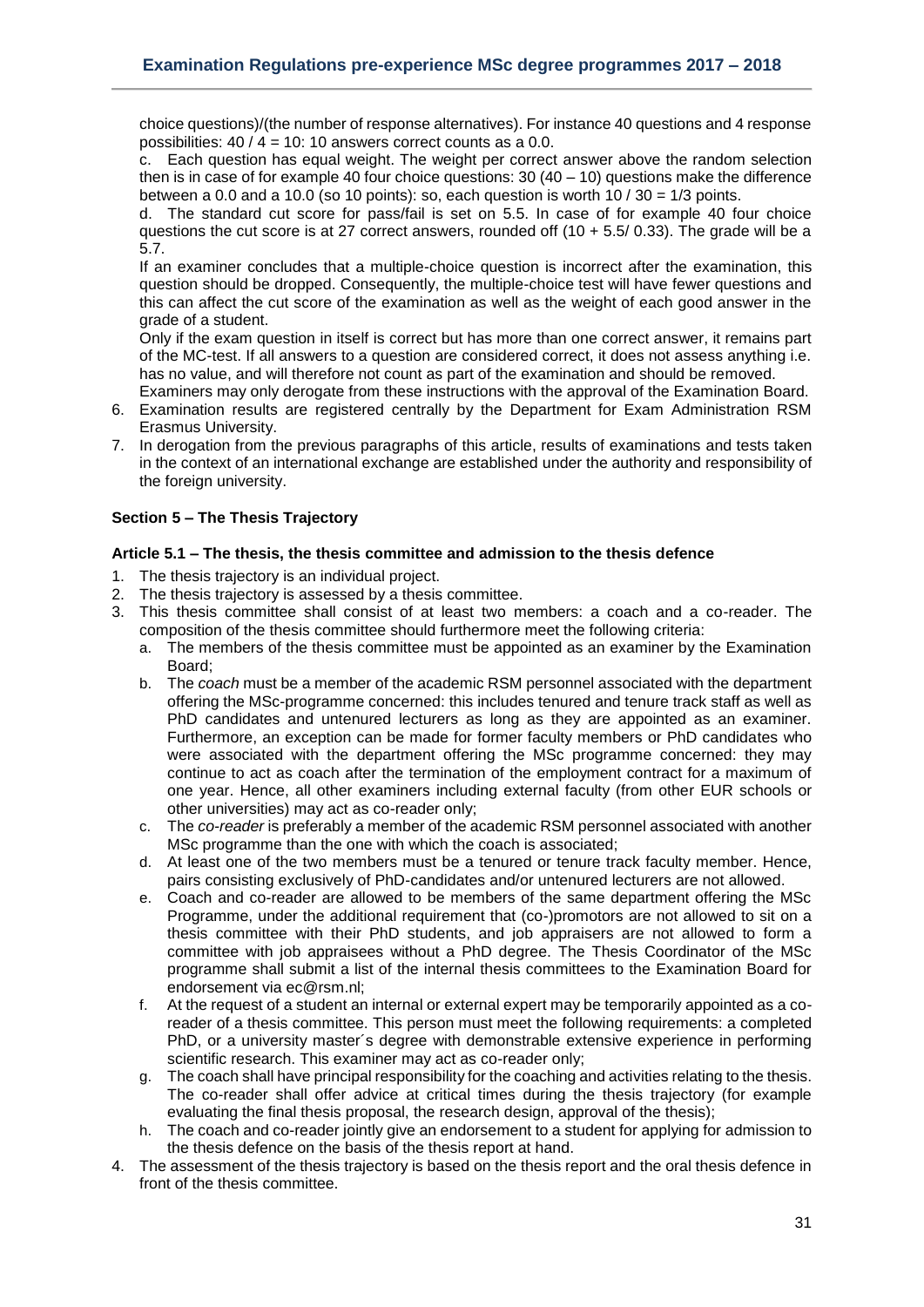The thesis committee shall assess the thesis trajectory immediately after the defence in compliance with article 5.2. The assessment is based on the assessment matrix. The assessment matrix must be filled in by the thesis committee within three working days after the oral defence. The assessment shall be unanimous. All members of the thesis committee should take part in the assessment. In case one of the members is unexpectedly unable to attend the assessment, the department involved will provide for replacement.

5. At a student's request the Examination Board may derogate from the provisions of the foregoing paragraphs of Article 5.1.

# <span id="page-31-0"></span>**Article 5.2 – Establishment of the final exam**

- 1. On behalf of the Examination Board the Head of the Student Administration establishes the results of the final exam, in accordance with the TER of the programme and the R&G of the Examination Board, provided the student has passed all programme components of the degree programme as mentioned in article 2.3 of the TER, unless:
	- the Examination Board decided that the final exam also includes its own investigation into the knowledge, understanding and skills of the student;
	- in accordance with article 7.11 of the law, on the student's request, the Examination Board has granted postponing of the establishment of the final exam until a moment determined by the Examination Board.
- 2. The Head of Student Administration may establish administrative rules for the application for the final exam. These rules must be approved by the Examination Board and must be timely and adequately disclosed.

#### <span id="page-31-1"></span>**Article 5.3 – the certificate, the transcript and the supplement**

- 1. To show that the final exam has been passed, the Examination Board awards a certificate, after by or on behalf of the Executive Board has been stated that the procedural requirements for the issuance have been met.
- 2. On a transcript, which constitutes a part of the certificate, the examination parts belonging to the final exam are stated.
- 3. The certificate is accompanied by a supplement in accordance with the agreed European standard format.
- 4. The certificate, the transcript and the supplement are signed by the chairman or the substitute chairman of the Examination Board.
- 5. On behalf of the Examination Board the Head of the Student Administration shall be responsible for issuing the certificate, the transcript and the supplement to the student in person, unless the student opts for receiving the documents from the Examination Board at the official graduation ceremony.

# <span id="page-31-2"></span>**Article 5.4 – Classifications ´cum laude´ and ´summa cum laude´**

- If the examinee has shown exceptional skill in the final exam, this may be stated on the certificate with the words 'cum laude' or ´summa cum laude´.
- 2. The classification ´cum laude´ will be awarded if the student has fulfilled at least the following conditions:
	- a. the average of the grades for the examinations (thesis trajectory included) under the Dutch grading system, as displayed on the list of grades, weighted on the basis of the credits, is an 8.25 or higher, and
	- b. the grade for the examination of the thesis trajectory is at least an 8.0;
	- c. no more than one examination or test (i.e. an officially recorded grade in Osiris) has been taken more than once (this applies from cohort 2013-2014 onwards). The thesis proposal is excluded from this rule.
- 3. The classification ´summa cum laude´ will be awarded if the student has fulfilled at least the following conditions:
	- a. the average of the grades for the examinations (thesis trajectory included) under the Dutch grading system, as displayed on the list of grades, weighted on the basis of the credits, is an 9.0 or higher, and
	- b. the grade for the examination of the thesis trajectory is at least an 9.0, and
	- c. no examination or test (i.e. an officially recorded grade in Osiris) has been taken more than once. The thesis proposal is excluded from this rule.